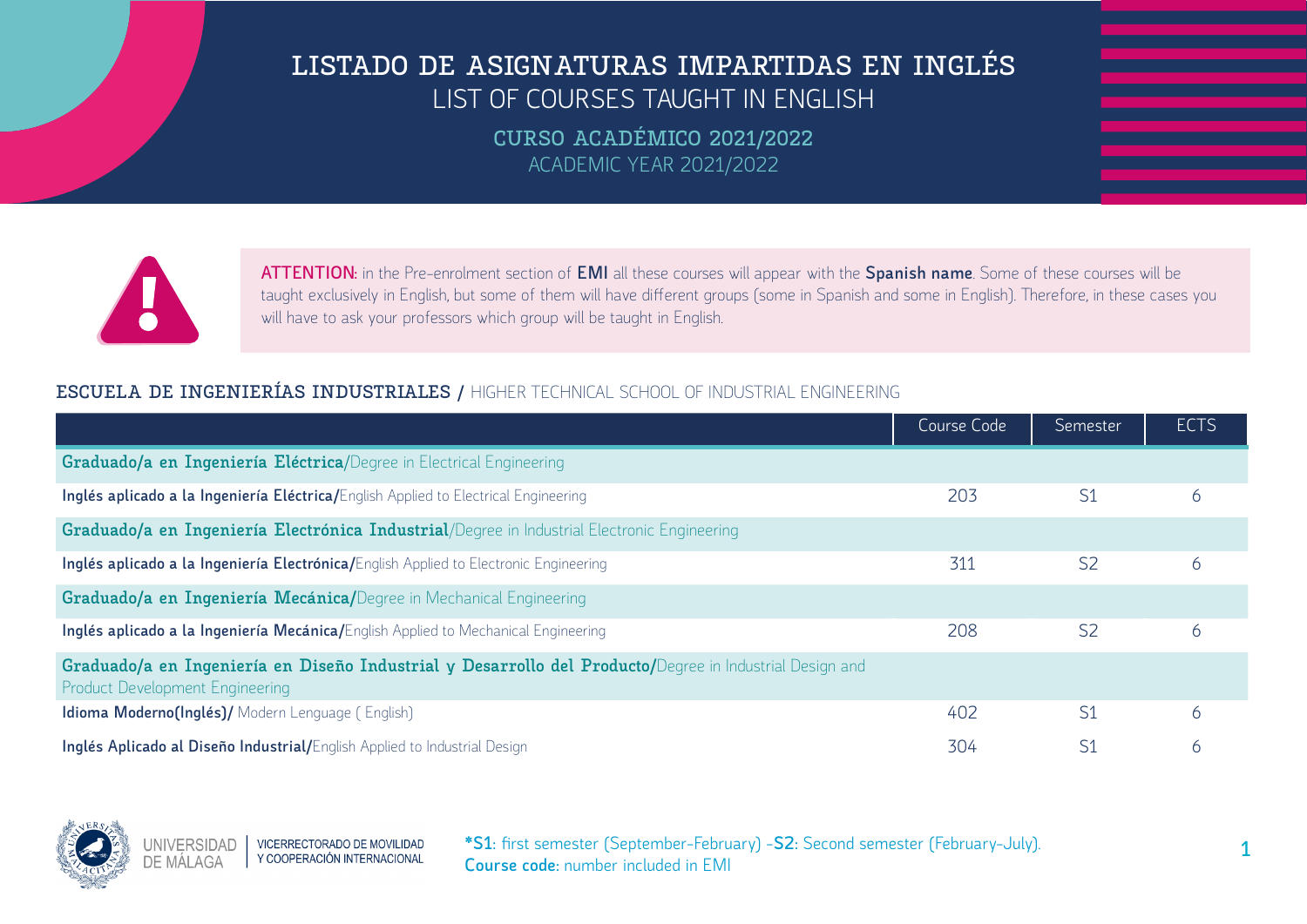| <b>.</b>        |  |
|-----------------|--|
| <b>11111152</b> |  |
|                 |  |
| 111112-         |  |
|                 |  |
|                 |  |
|                 |  |
|                 |  |
| <b>Second</b>   |  |
|                 |  |

|                                                                                                                                                                | Course Code | Semester       | <b>ECTS</b> |
|----------------------------------------------------------------------------------------------------------------------------------------------------------------|-------------|----------------|-------------|
| Graduado/a en Ingeniería Electrónica, Robótica y Mecatrónica / Degree in Electronics, Robotics, and<br><b>Mechatronics</b>                                     |             |                |             |
| Procesamiento Digital de la Señal/Digital Signal Processing                                                                                                    | 303         | S <sub>1</sub> | 4,5         |
| Graduado/a en Ingeniería Electrónica, Robótica y Mecatrónica / Degree in Electronics, Robotics, and<br><b>Mechatronics</b>                                     |             |                |             |
| Inglés aplicado a la Ingeniería Eléctrica / English Applied to Electrical Engineering                                                                          | 511         | S <sub>1</sub> | 6           |
| Graduado/a en Ingeniería Eléctrica + Graduado/a en Ingeniería Mecánica                                                                                         |             |                |             |
| Ingeniería de fabricación/Manufacturing Engineering                                                                                                            | 204         | S <sub>1</sub> | 6           |
| Termotécnica/Thermotechnics                                                                                                                                    | 205         | S <sub>1</sub> | 6           |
| Inglés Técnico/ Technical English                                                                                                                              | 317         | S <sub>2</sub> | 6           |
| Teoría de Máquinas/ Machine Theory                                                                                                                             | 210         | S <sub>2</sub> | 6           |
| Técnicas Computacionales en Ingeniería/Computing Techniques in Engineering                                                                                     | 323         | S <sub>2</sub> | 6           |
| Graduado/a en Ingeniería Electrónica Industrial + Graduado/a en Ingeniería Eléctrica / Degree in<br>Industrial Electronic Engineering + Electrical Engineering |             |                |             |
| Inglés aplicado a la Ingeniería Electrónica / English Applied to Electronic Engineering                                                                        | 311         | S <sub>2</sub> | 6           |

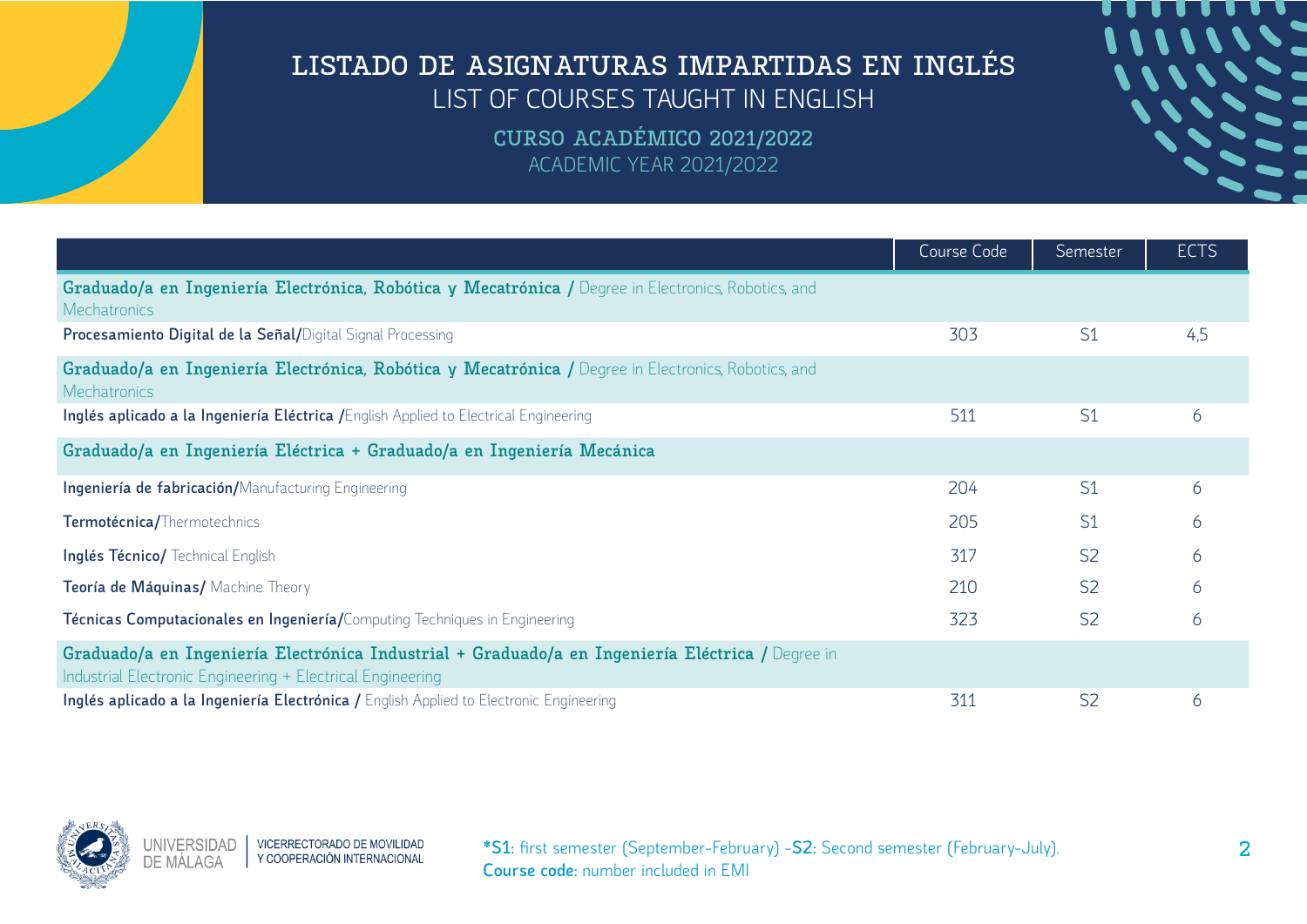**CURSO ACADÉMICO 2021/2022** ACADEMIC YEAR 2021/2022

|                                                                                                                                                                                                                 | Course Code | Semester | <b>ECTS</b> |
|-----------------------------------------------------------------------------------------------------------------------------------------------------------------------------------------------------------------|-------------|----------|-------------|
| Graduado/a en Ingeniería Mecánica + Graduado/a en Ingeniería en Diseño Industrial y Desarrollo del<br><b>Producto/</b> Degree in Mechanical Engineering + Industrial Design and Product Development Engineering |             |          |             |
| Inglés aplicado a la Ingeniería Mecánica/English Applied to Mechanical Engineering                                                                                                                              | 502         |          |             |
| Inglés Aplicado al Diseño Industrial/English Applied to Industrial Design                                                                                                                                       | 405         |          |             |
| Idioma moderno (Inglés)/Modern Language (English)                                                                                                                                                               | 413         |          | h           |
| Idioma moderno (Italiano)/ Modern Language (Italian)                                                                                                                                                            | 516         |          |             |

### **ESCUELA TÉCNICA SUPERIOR DE ARQUITECTURA /** HIGHER TECHNICAL SCHOOL OF ARCHITECTURE

|                                                                             | Course Code | Semester       | <b>ECTS</b> |
|-----------------------------------------------------------------------------|-------------|----------------|-------------|
| Graduado/a en Fundamentos de Arquitectura/Degree in Architecture Principles |             |                |             |
| Taller 1A/Architectural Design Studio 1A                                    | 104         | S <sub>1</sub> | 6           |
| <b>Dibujo I/Technical Drawing 1</b>                                         | 201         | S <sub>2</sub> | 6           |
| <b>Dibujo III/Technical Drawing 3</b>                                       | 208         | S <sub>1</sub> | 6           |
| Proyectos Arquitectónicos 3/ Architectural Design 3                         | 205         | S <sub>1</sub> | 12          |
| <b>Estructura III/Structures 3</b>                                          | 307         | S <sub>2</sub> | 6           |
| Proyectos Arquitectónicos 6/Architectural Design 6                          | 405         | S1             | 6           |

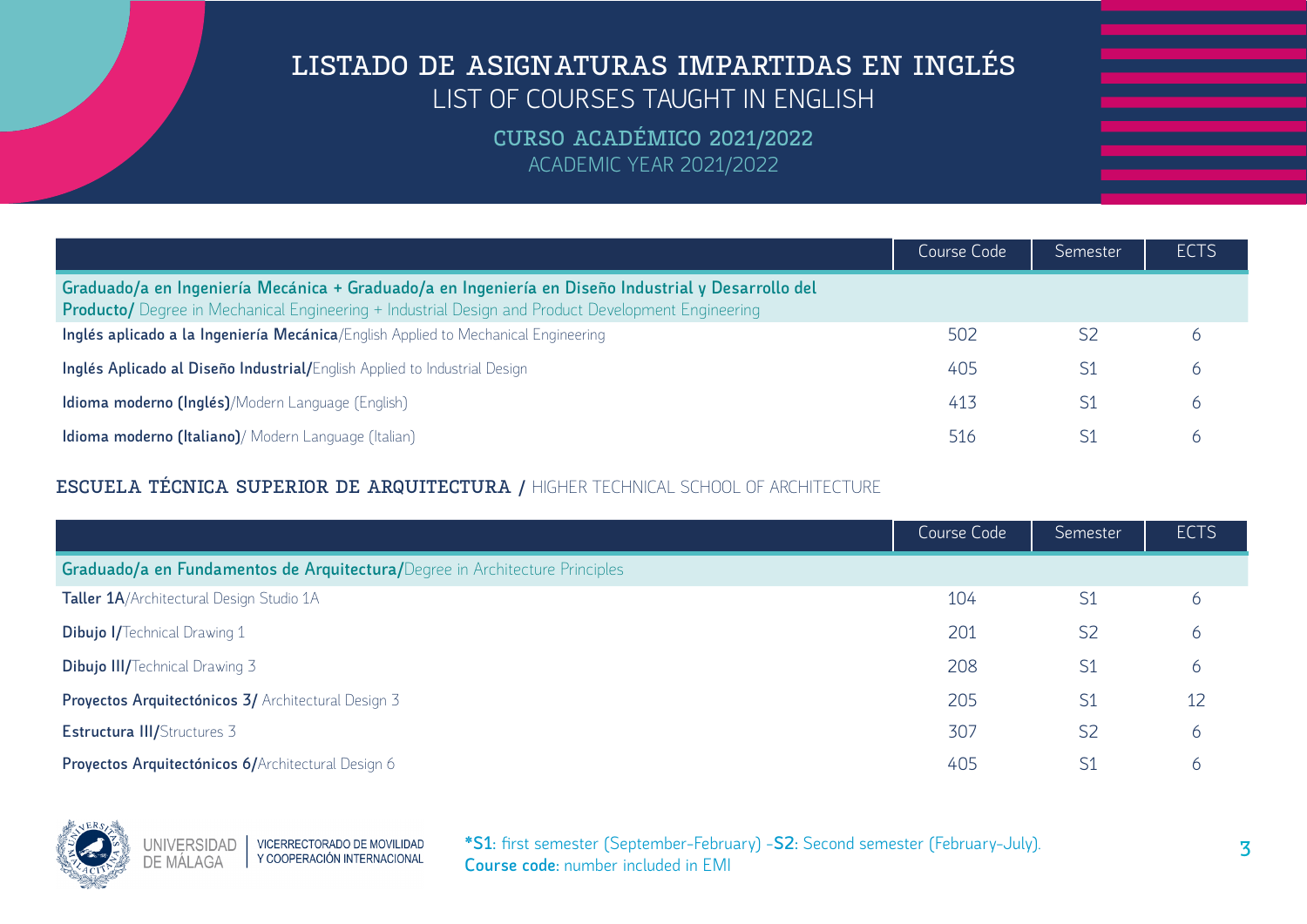> **CURSO ACADÉMICO 2021/2022** ACADEMIC YEAR 2021/2022

### **ESCUELA TÉCNICA SUPERIOR DE INGENIERÍA INFORMÁTICA /** HIGHER TECHNICAL SCHOOL OF COMPUTER

|                                                                                | Course Code | Semester       | <b>ECTS</b>  |
|--------------------------------------------------------------------------------|-------------|----------------|--------------|
| Graduado/a en Ingeniería de Computadores/Degree in Computer Engineering        |             |                |              |
| Cálculo para la computación/Calculus for Computing                             | 101         | S <sub>1</sub> | 6            |
| Fundamentos de la Programación/Fundamentals of Programming                     | 104         | S <sub>1</sub> | <sub>6</sub> |
| Programación Orientada a Objetos/Object oriented Programming                   | 109         | S <sub>2</sub> |              |
| Tecnología de Computadores/Computer Technology                                 | 110         | S <sub>2</sub> |              |
| Análisis y Diseño de Algoritmos/Analysis and Design of Algorithms              | 201         | S <sub>1</sub> | h.           |
| <b>Bases de Datos/Databases</b>                                                | 202         | S <sub>1</sub> | h.           |
| Estructura de Computadores/Computer Structure                                  | 203         | S <sub>1</sub> |              |
| Estructura de Datos/Data Structure                                             | 204         | S <sub>1</sub> |              |
| Teoría de Autómatas y Lenguajes Formales/Automata Theory and Formal Languages  | 205         | S <sub>1</sub> | n.           |
| Introducción a la Ingeniería del Software/Introduction to Software Engineering | 206         | S <sub>2</sub> |              |
| Programación de Sistemas y Concurrencia/Concurrent Programming                 | 207         | S <sub>2</sub> | h            |
| Redes y Sistemas Distribuidos/Networked and Distributed Systems                | 208         | S <sub>2</sub> |              |
| <b>Sistemas Inteligentes/Intelligent Systems</b>                               | 209         | S <sub>2</sub> |              |
| <b>Sistemas Operativos/Operating Systems</b>                                   | 210         | S <sub>2</sub> |              |

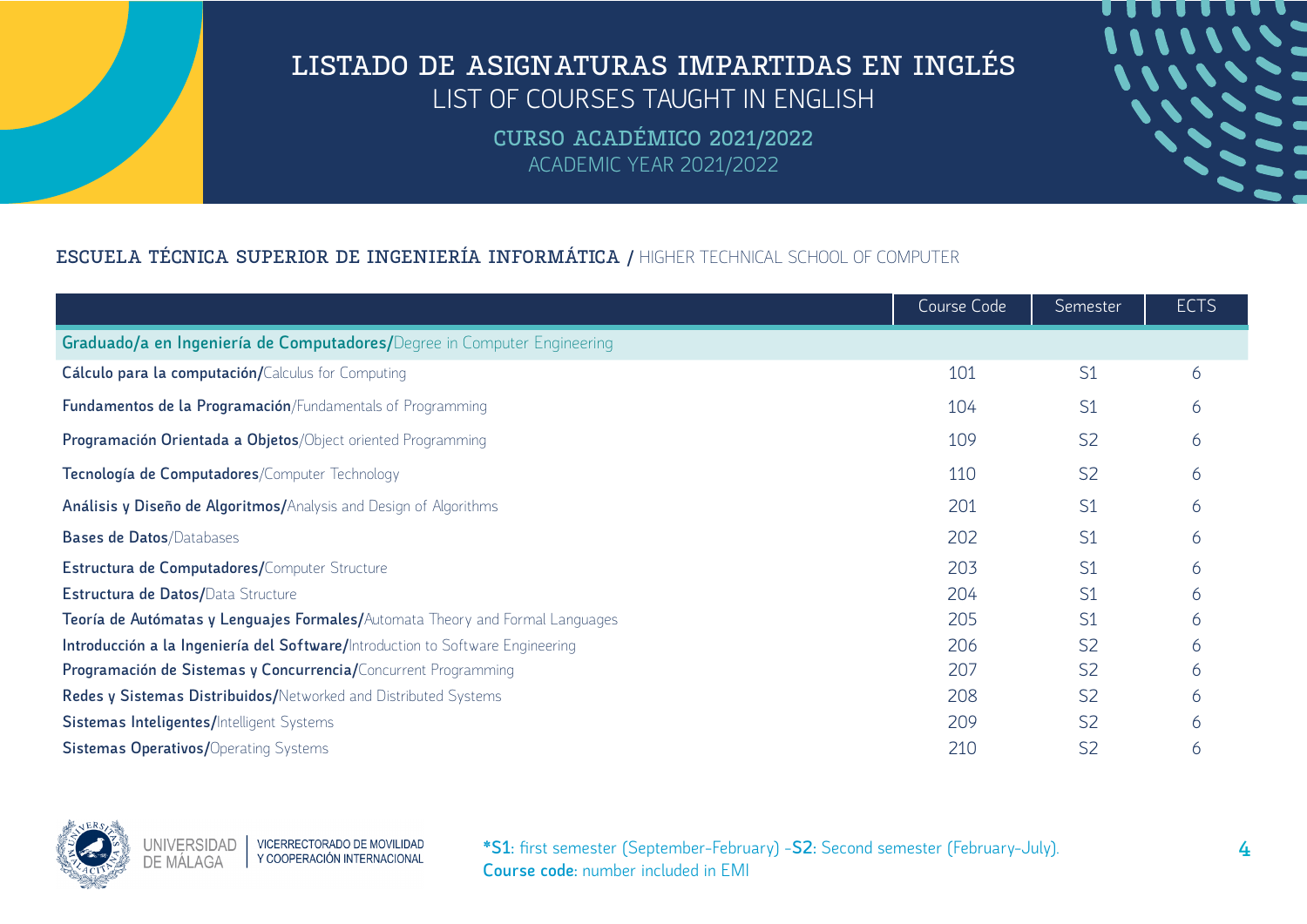|                                                                                                      | Course Code | Semester       | <b>ECTS</b> |
|------------------------------------------------------------------------------------------------------|-------------|----------------|-------------|
| Graduado/a en Ingeniería de la Salud/Degree in Health Engineering                                    |             |                |             |
| Sistemas Inteligentes/Intelligent Systems                                                            | 305         | S <sub>1</sub> | 6           |
| Aprendizaje computacional/Machine Learning                                                           | 920         | S <sub>1</sub> | 4,5         |
| Modelado de Sistemas Biomédicos/Biomedical Systems Modeling                                          | 932         | S <sub>1</sub> | 4,5         |
| Graduado/a en Matemáticas + Ingeniería Informática / Degree in Mathematics<br>+ Computer Engineering |             |                |             |
| Fundamentos de la Programación / Fundamentals of Programming                                         | 105         | S <sub>1</sub> | 6           |
| Programación Orientada a Objetos/ Object oriented Programming                                        | 110         | S <sub>2</sub> | 6           |
| Tecnología de Computadores/Object oriented Programming                                               | 111         | S <sub>2</sub> | 6           |
| Análisis y Diseño de Algoritmos/Analysis and Design of Algorithms                                    | 204         | S <sub>1</sub> | 6           |
| Estructura de Computadores/Computer Structure                                                        | 205         | S <sub>1</sub> | 6           |
| Estructura de Datos/Data Structure                                                                   | 206         | S <sub>1</sub> | 6           |
| <b>Sistemas Inteligentes/Intelligent Systems</b>                                                     | 211         | S <sub>2</sub> | 6           |
| <b>Sistemas Operativos/Operating Systems</b>                                                         | 212         | S <sub>2</sub> | 6           |
| Redes y Sistemas Distribuidos/Networked and Distributed System                                       | 210         | S <sub>2</sub> | 6           |

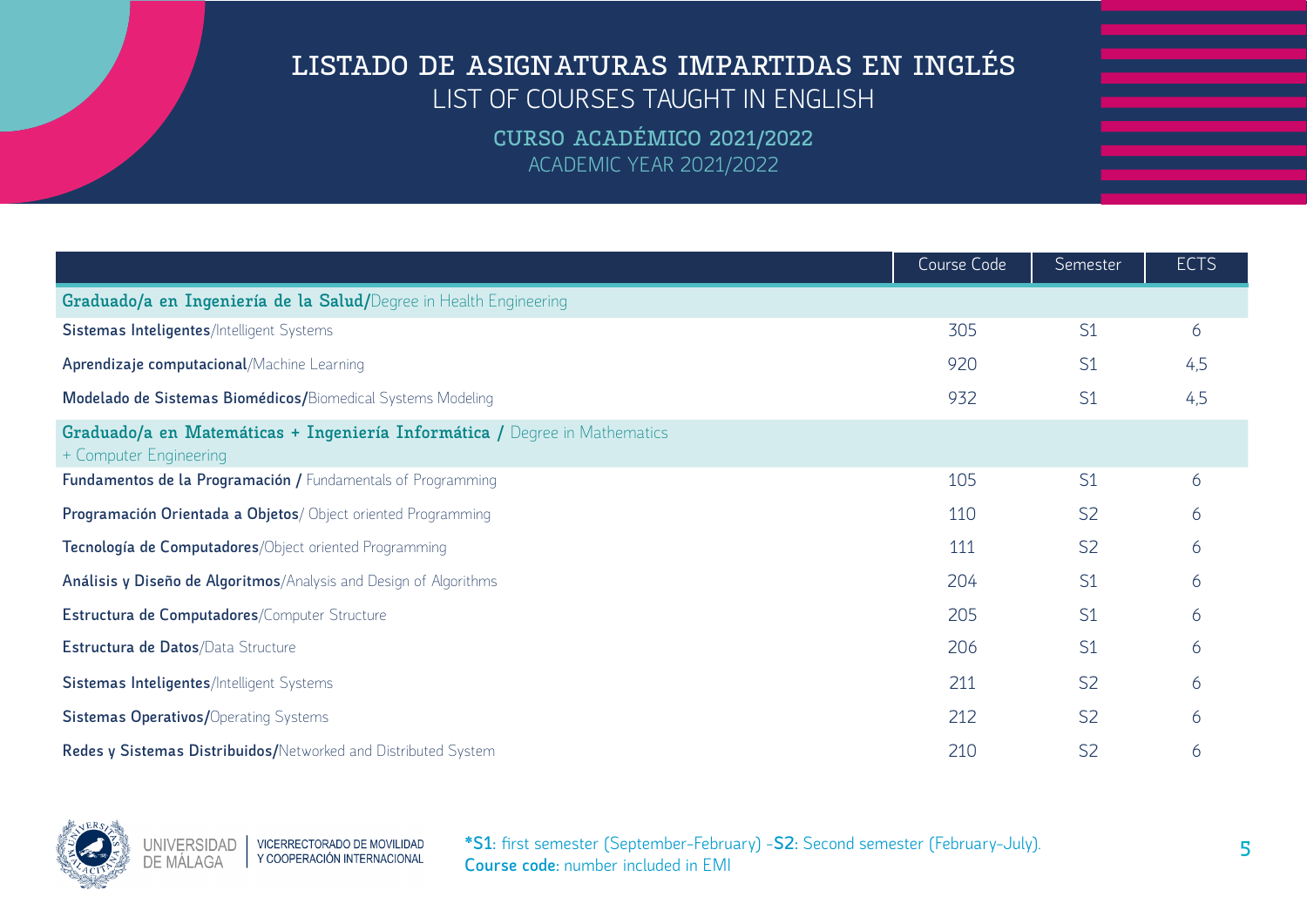**CURSO ACADÉMICO 2021/2022** ACADEMIC YEAR 2021/2022

|                                                                                | Course Code | Semester       | <b>ECTS</b> |
|--------------------------------------------------------------------------------|-------------|----------------|-------------|
| Graduado/a en Ingeniería del Software/Degree in Software Engineering           |             |                |             |
| Fundamentos de la Programación / Fundamentals of Programming                   | 104         | S <sub>1</sub> | 6           |
| Cálculo para la Computación/ Calculus for Computing                            | 101         | S <sub>1</sub> | 6           |
| Programación Orientada a Objetos/Object oriented Programming                   | 109         | S <sub>2</sub> | 6           |
| Tecnología de Computadores/Computer Technology                                 | 110         | S <sub>2</sub> | 6           |
| Análisis y Diseño de Algoritmos/Analysis and Design of Algorithms              | 201         | S <sub>1</sub> | 6           |
| <b>Bases de Datos/Databases</b>                                                | 202         | S <sub>1</sub> | 6           |
| Estructura de Computadores/Computer Structure                                  | 203         | S <sub>1</sub> | 6           |
| Estructura de Datos/Data Structure                                             | 204         | S <sub>1</sub> | 6           |
| Teoría de Autómatas y Lenguajes Formales/Automata Theory and Formal Languages  | 205         | S <sub>1</sub> | 6           |
| Introducción a la Ingeniería del Software/Introduction to Software Engineering | 206         | S <sub>2</sub> | 6           |
| Programación de Sistemas y Concurrencia/Concurrent Programming                 | 207         | S <sub>2</sub> | 6           |
| Redes y Sistemas Distribuidos/Networked and Distributed System                 | 208         | S <sub>2</sub> | 6           |
| Sistemas Inteligentes/Intelligent Systems                                      | 209         | S <sub>2</sub> | 6           |
| <b>Sistemas Operativos/Operating Systems</b>                                   | 210         | S <sub>2</sub> | 6           |

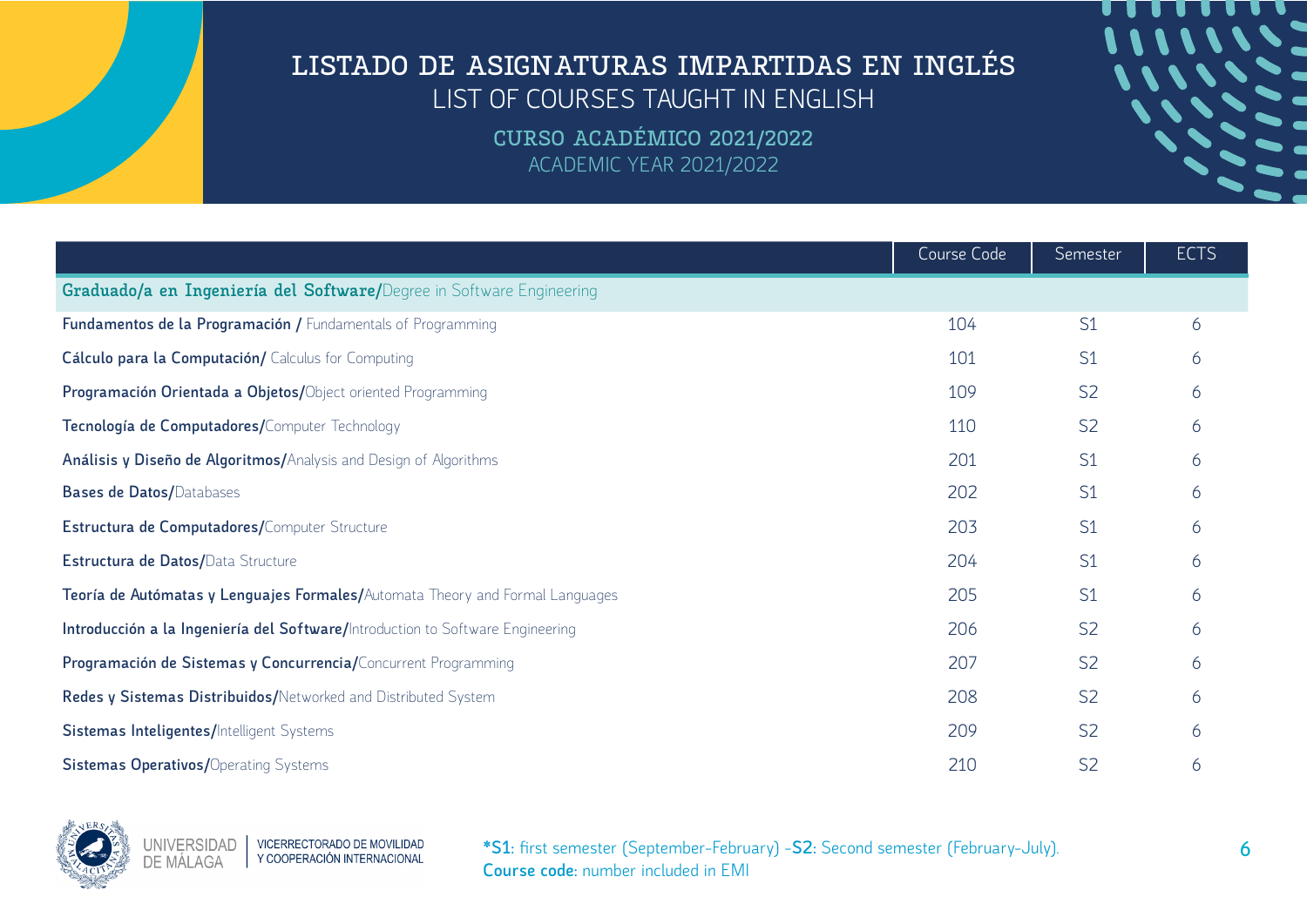**CURSO ACADÉMICO 2021/2022** ACADEMIC YEAR 2021/2022

|                                                                                | Course Code | Semester       | <b>ECTS</b> |
|--------------------------------------------------------------------------------|-------------|----------------|-------------|
| Graduado/a en Ingeniería Informática/Degree in Computer Engineering            |             |                |             |
| Fundamentos de la Programación / Fundamentals of Programming                   | 104         | S <sub>1</sub> | 6           |
| Cálculo para la Computación/ Calculus for Computing                            | 101         | S <sub>1</sub> | 6           |
| Programación Orientada a Objetos/Object oriented Programming                   | 109         | S <sub>2</sub> | 6           |
| Tecnología de Computadores/Computer Technology                                 | 110         | S <sub>2</sub> | 6           |
| Análisis y Diseño de Algoritmos/Analysis and Design of Algorithms              | 201         | S1             | 6           |
| <b>Bases de Datos/Databases</b>                                                | 202         | S <sub>1</sub> | 6           |
| Estructura de Computadores/Computer Structure                                  | 203         | S <sub>1</sub> | 6           |
| Estructura de Datos/Data Structure                                             | 204         | S1             | 6           |
| Teoría de Autómatas y Lenguajes Formales/Automata Theory and Formal Languages  | 205         | S <sub>1</sub> | 6           |
| Introducción a la Ingeniería del Software/Introduction to Software Engineering | 206         | S <sub>2</sub> | 6           |
| Programación de Sistemas y Concurrencia/Concurrent Programming                 | 207         | S <sub>2</sub> | 6           |
| Redes y Sistemas Distribuidos/Networked and Distributed System                 | 208         | S <sub>2</sub> | 6           |
| Sistemas Inteligentes/Intelligent Systems                                      | 209         | S <sub>2</sub> | 6           |
| <b>Sistemas Operativos/Operating Systems</b>                                   | 210         | S <sub>2</sub> | 6           |

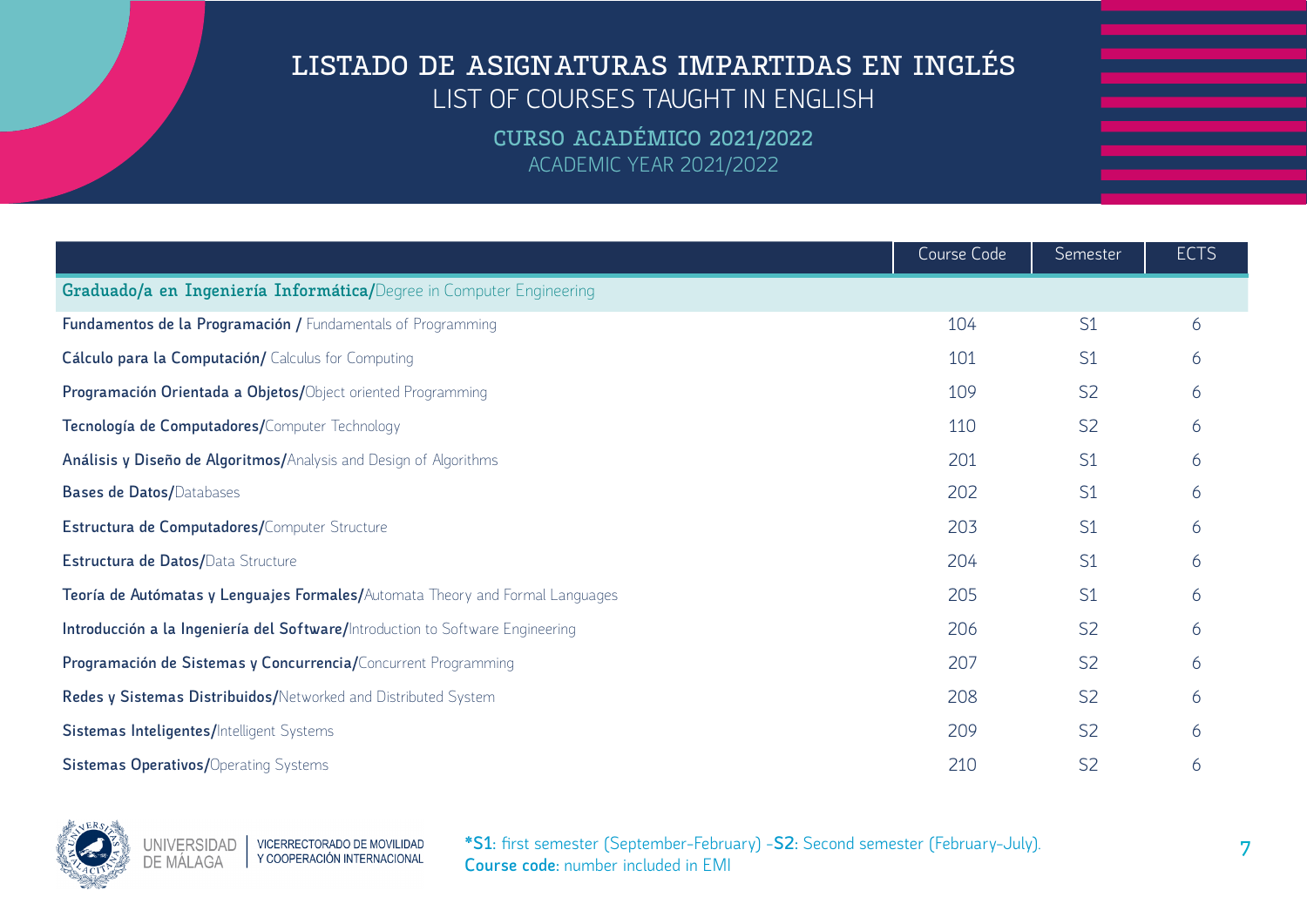> **CURSO ACADÉMICO 2021/2022** ACADEMIC YEAR 2021/2022

### **ESCUELA TÉCNICA SUPERIOR DE INGENIERÍA DE TELECOMUNICACIÓN** /HIGHER TECHNICAL SCHOOL OF TELECOMMUNICATION ENGINEERING

|                                                                                                                    | Course Code | Semester | <b>ECTS</b> |
|--------------------------------------------------------------------------------------------------------------------|-------------|----------|-------------|
| Graduado/A en Ingeniería de Tecnologías de Telecomunicación/ Degree in Telecommunication Technology<br>Engineering |             |          |             |
| Gestión de redes de Telecomunicación/ Telecommunication Network Management                                         | 40.         |          |             |

#### **FACULTAD DE CIENCIAS DE LA SALUD**/FACULTY OF HEALTH SCIENCES

|                                                                          | Course Code | Semester       | <b>ECTS</b> |
|--------------------------------------------------------------------------|-------------|----------------|-------------|
| Graduado/a en Enfermería/Degree in Nursing                               |             |                |             |
| Inglés Aplicado a Enfermería/English applied to Nursing                  | 109         | S <sub>2</sub> | 6           |
| <b>Graduado/a en Fisioterapia/Degree in Physioterapy</b>                 |             |                |             |
| Inglés Aplicado a la Fisioterapia/English in Physiotherapy               | 307         | S <sub>2</sub> | 6           |
| Graduado/a en Podología/Degree in Podiatry                               |             |                |             |
| Inglés Aplicado a Podología/English Applied to Podiatry                  | 206         | S <sub>2</sub> | 6           |
| Graduado/a en Terapia Ocupacional/Degree in Occupational Therapy         |             |                |             |
| Inglés aplicado a la Terapia Ocupacional/English in Occupational Therapy | 402         | S <sub>1</sub> | 6           |

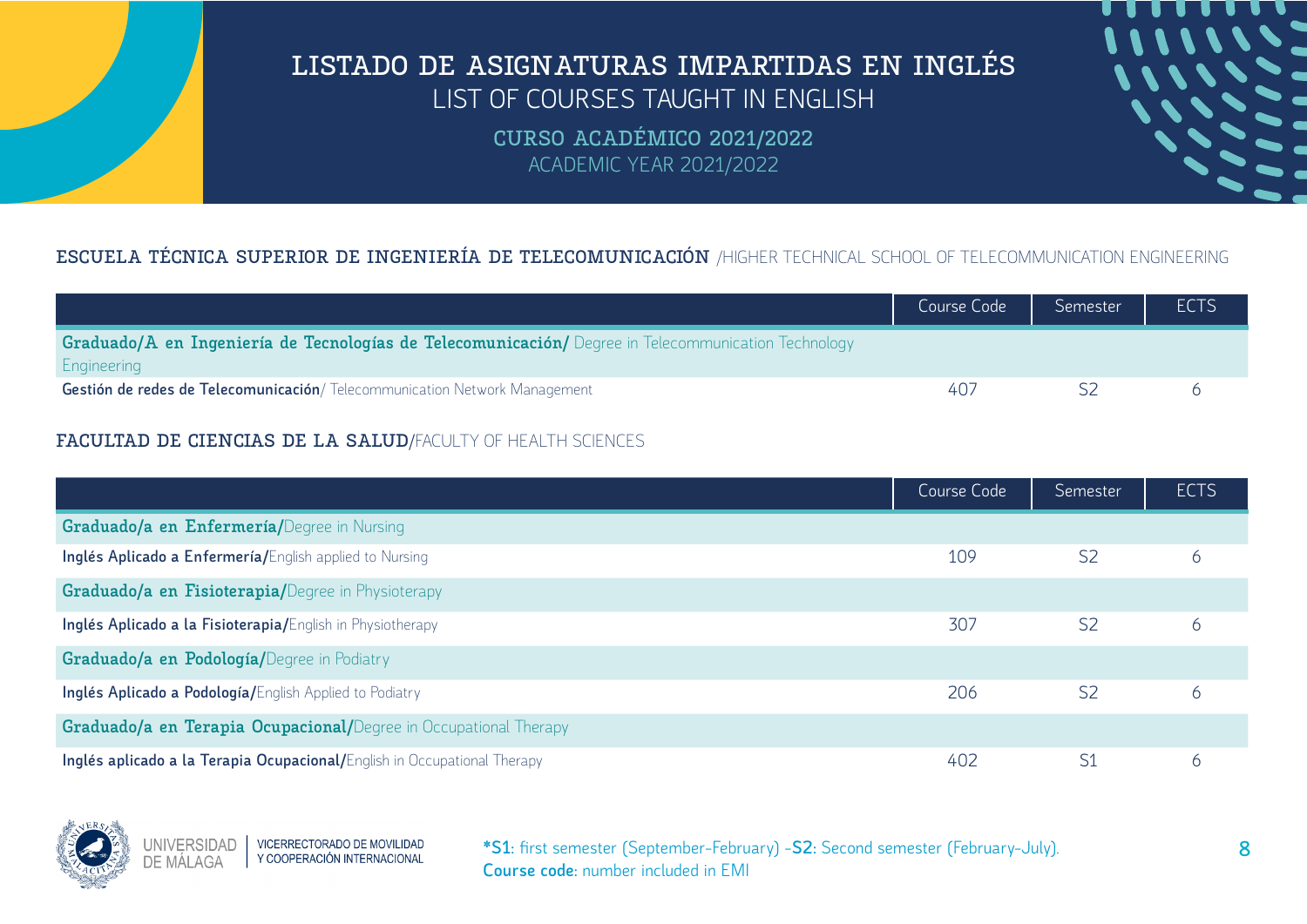**CURSO ACADÉMICO 2021/2022** ACADEMIC YEAR 2021/2022

#### **FACULTAD DE CIENCIAS**/FACULTY OF SCIENCES

|                                                                                        | Course Code | Semester       | <b>ECTS</b> |
|----------------------------------------------------------------------------------------|-------------|----------------|-------------|
| Graduado/a en Ciencias Ambientales/Degree in Environmental Sciences                    |             |                |             |
| Bioindicadores Ambientales: Flora y Fauna/Environmental Bioindicators: Flora and Fauna | 109         | S <sub>2</sub> | 6           |
| Graduado/a en Matemáticas/Digree in Mathematics                                        |             |                |             |
| Topología Algebraica Básica/Basic Algebraic Topology                                   | 305         | S1             | 6           |
| Teoría de Cuerpos/ Field Theory                                                        | 309         | S <sub>2</sub> | 6           |
| Variable Compleja/ Complex Variable                                                    | 310         | S <sub>2</sub> | 6           |
| Graduado/a en Química/Degree in Chemistry                                              |             |                |             |
| Ciencia de Materiales/ Material Sciences                                               | 401         | S <sub>2</sub> | 6           |
| Graduado/a en Ingeniería Química/ Degree in Chemical Engineering                       |             |                |             |
| Ciencia de Materiales/ Material Sciences                                               | 206         | S <sub>2</sub> | 6           |

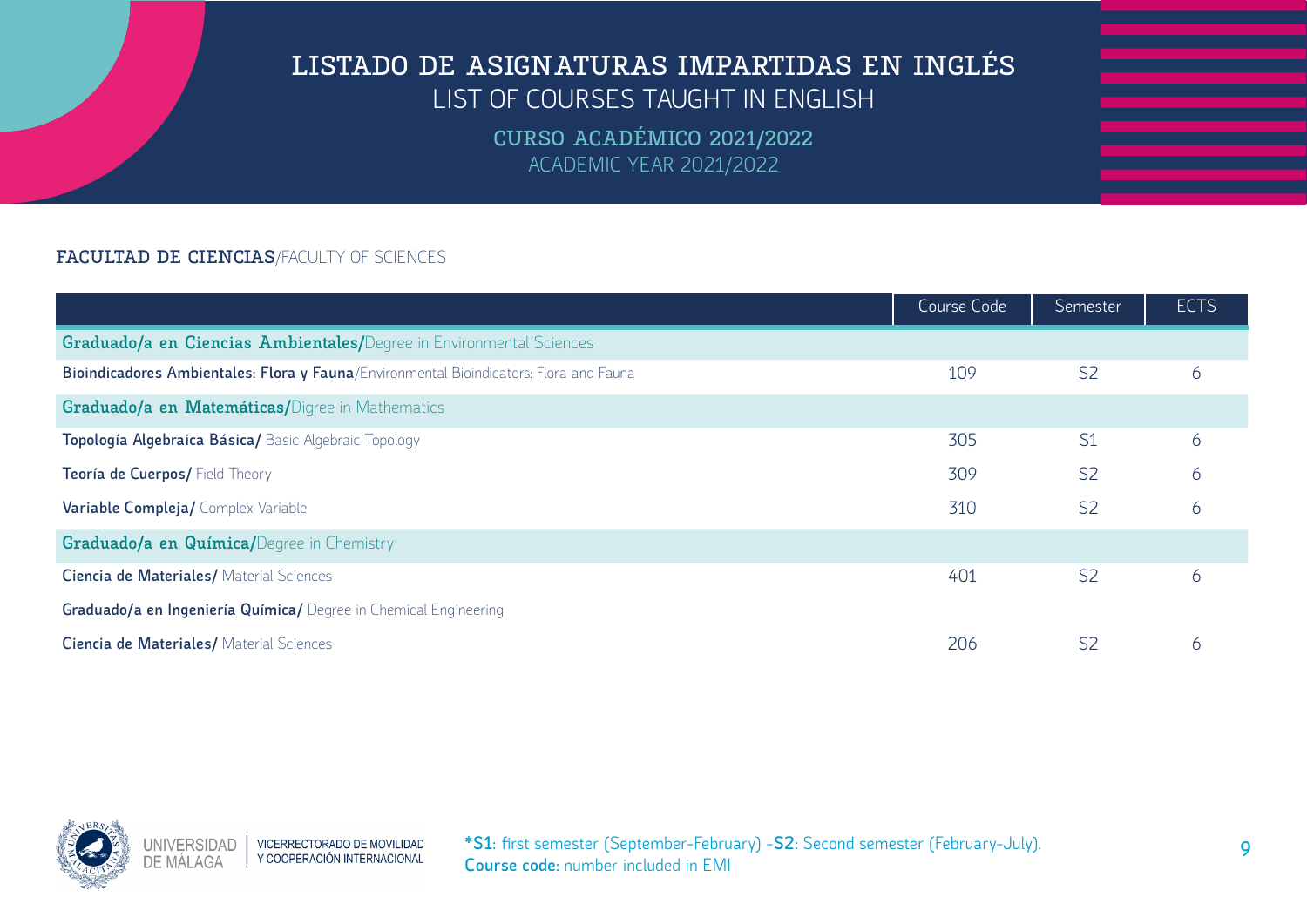**CURSO ACADÉMICO 2021/2022** ACADEMIC YEAR 2021/2022

### **FACULTAD DE ECONÓMICAS Y EMPRESARIALES**/FACULTY OF ECONOMIC AND BUSINESS SCIENCES

|                                                                                                                                                          | Course Code | Semester       | <b>ECTS</b> |
|----------------------------------------------------------------------------------------------------------------------------------------------------------|-------------|----------------|-------------|
| Graduado/a en Administración y Dirección de Empresas/Degree in Business Administration and Management                                                    |             |                |             |
| Marketing en Áreas Especializadas/Marketing Specialist Areas                                                                                             | 407         | S <sub>1</sub> | 6           |
| Graduado/a en Economía/Degree in Economics                                                                                                               |             |                |             |
| Economía del Bienestar/Welfare Economics                                                                                                                 | 403         | S <sub>2</sub> | 6           |
| Economía del Comportamiento/Behavioural Economics                                                                                                        | 404         | S <sub>1</sub> | 6           |
| Economía Espacial (Regional y Urbana)                                                                                                                    | 405         | S <sub>2</sub> | 6           |
| Teoría de la Decisión en Economía/Decision theory (theory of choice) in Economics                                                                        | 410         | S <sub>1</sub> | 6           |
| Graduado/a en Economía + Graduado/a en Administración y Dirección de Empresas /Degree in<br>Economics + Degree in Business Administration and Management |             |                |             |
| Marketing en Áreas Especializadas/Marketing Specialist Areas                                                                                             | 101         | S <sub>1</sub> | 6           |
| Fundamentos de Administración de Empresas/Foundations of Business Administration                                                                         | 104         | S <sub>1</sub> | 6           |
| Introducción a la Economía/Introduction to Economics                                                                                                     | 109         | S <sub>2</sub> | 6           |
| Microeconomía/Microeconomics                                                                                                                             | 201         | S <sub>1</sub> | 6           |
| Contabilidad II/Accounting II                                                                                                                            | 204         | S <sub>1</sub> | 6           |
| Macroeconomía/Macroeconomics                                                                                                                             | 204         | S <sub>1</sub> | 6           |

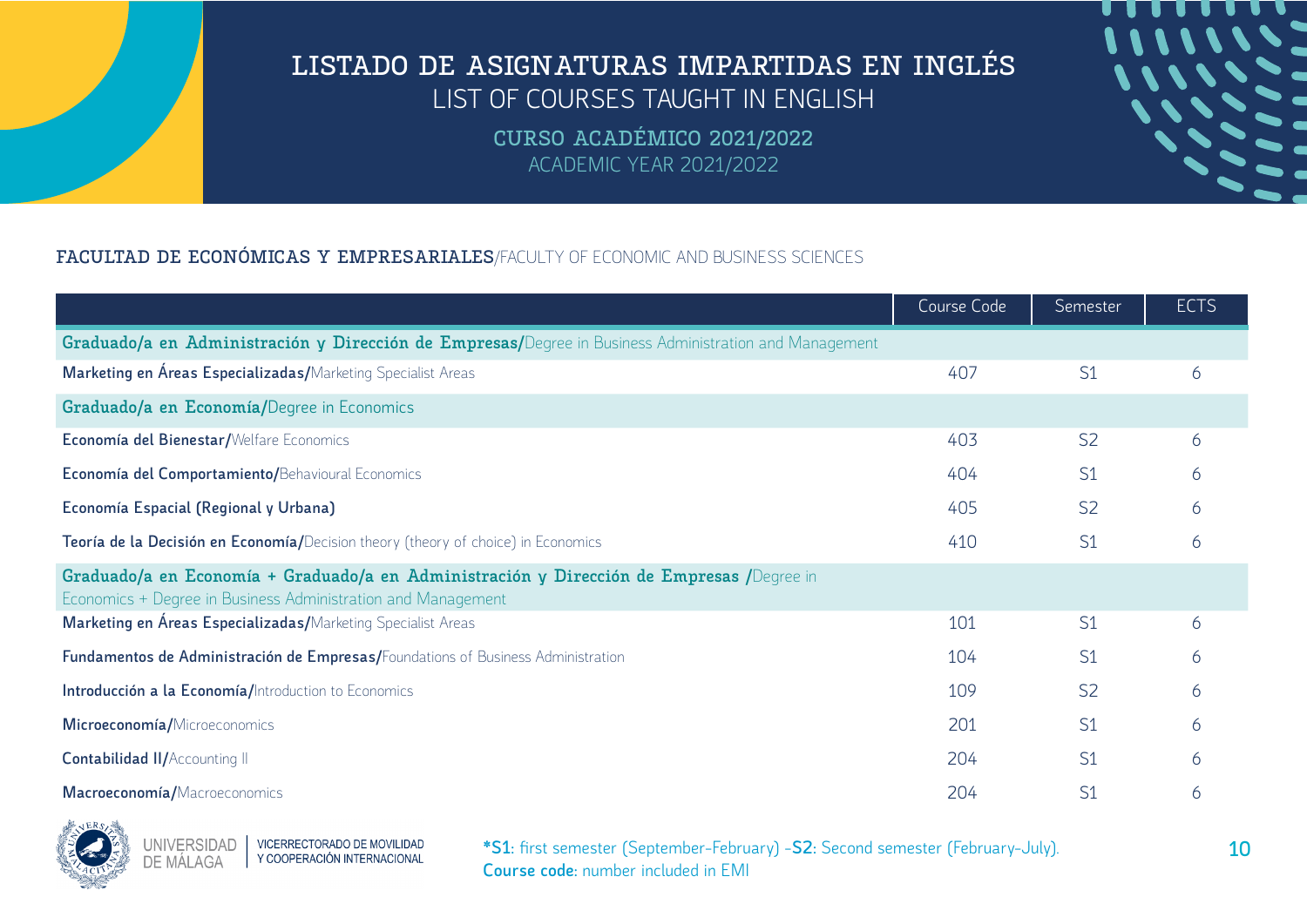|                                                                                                                                                   | Course Code | Semester       | <b>ECTS</b> |
|---------------------------------------------------------------------------------------------------------------------------------------------------|-------------|----------------|-------------|
| Teoría de Juegos/Game theory                                                                                                                      | 210         | S <sub>2</sub> | 6           |
| Macroeconomía intermedia/Intermediate Macroeconomics                                                                                              | 303         | S1             | 6           |
| Microeconomía intermedia/Intermediate Microeconomics                                                                                              | 304         | S <sub>1</sub> | 6           |
| Macroeconomía avanzada/Advanced Macroeconomics                                                                                                    | 309         | S <sub>2</sub> | 6           |
| Microeconomía avanzada/Advanced Microeconomics                                                                                                    | 310         | S <sub>2</sub> | 6           |
| Contabilidad de gestión/ Management Accounting                                                                                                    | 407         | S <sub>1</sub> | 6           |
| Análisis de Estados Financieros/Financial Statements Analysis                                                                                     | 406         | S1             | 6           |
| Graduado/a en Administración y Dirección de Empresas + Graduado/a en Derecho/ Degree in Business<br>Administration and Management + Degree in Law |             |                |             |
| Derecho Mercantil   /Merchant Law                                                                                                                 | 409         | S <sub>2</sub> | 8           |
| Derecho Mercantil II / Merchant Law II                                                                                                            | 606         | S <sub>2</sub> | 6           |

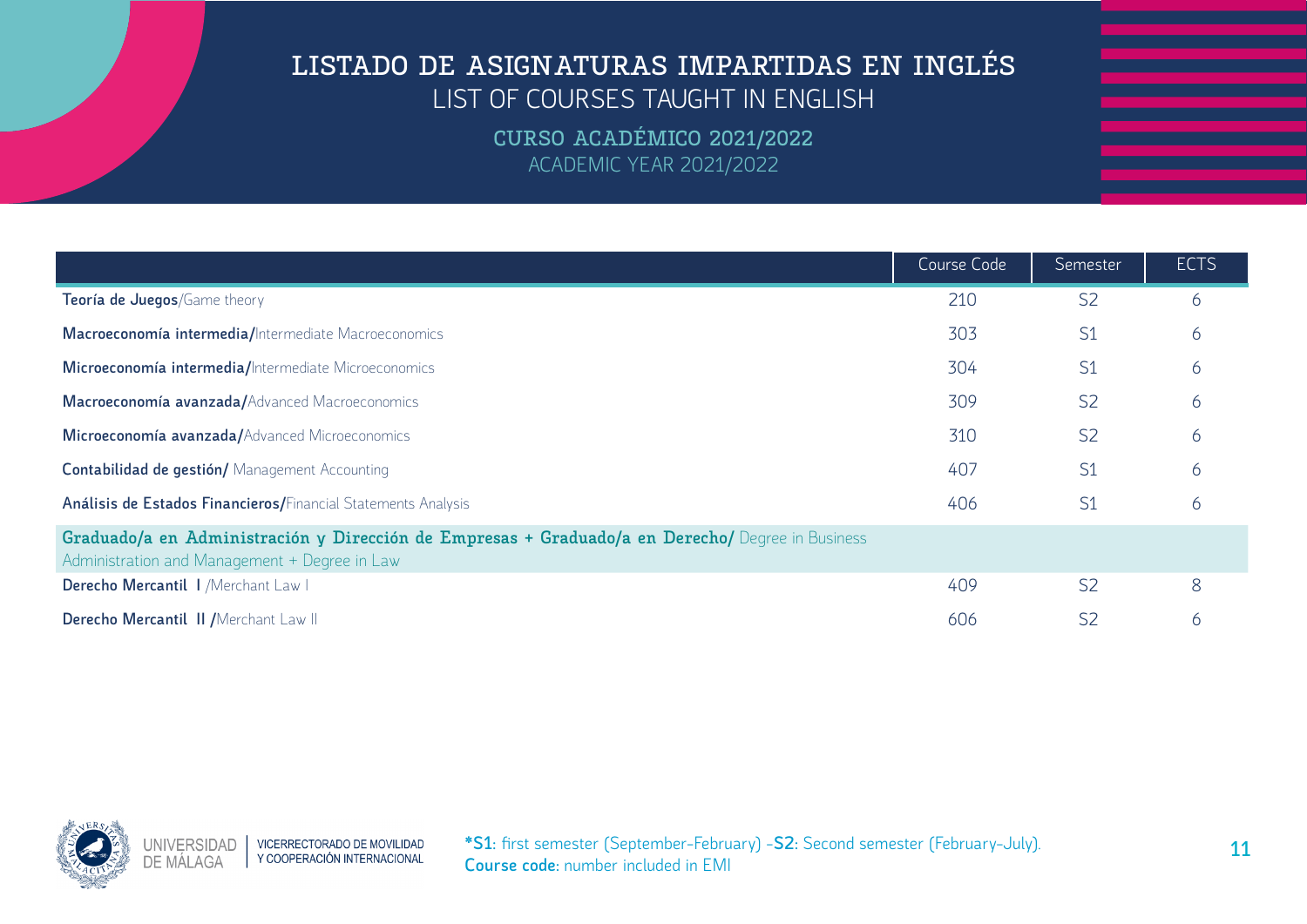**CURSO ACADÉMICO 2021/2022** ACADEMIC YEAR 2021/2022

### **FACULTAD DE COMERCIO Y GESTIÓN**/FACULTY OF OF BUSINESS AND MANAGEMENT

|                                                                                                   | Course Code | Semester | <b>ECTS</b> |
|---------------------------------------------------------------------------------------------------|-------------|----------|-------------|
| Graduado/a en Marketing e Investigación de Mercados/ Degree in Marketing and Market Research      |             |          |             |
| Inglés Aplicado a la Economía y las Técnicas de Mercado/English for Marketing and Market Research |             |          |             |
| Comunicación Comercial II/Commercial Communication II                                             | 401         |          |             |

#### **FACULTAD DE DERECHO**/FACULTY OF LAW

|                                                            | Course Code | Semester       | <b>ECTS</b> |
|------------------------------------------------------------|-------------|----------------|-------------|
| Graduado/a en Derecho/ Degree in Law                       |             |                |             |
| Derecho comunitario/European Union Law                     | 203         | S <sub>1</sub> | 6           |
| Derecho Administrativo Económico/Public Law Economics      | 309         | S <sub>2</sub> | 6           |
| Organizaciones Internacionales/International Organizations | 310         | S <sub>2</sub> | 6           |
| Derecho del comercio electrónico/ Electronic Commerce Law  | 405         | S <sub>2</sub> | 6           |
| Derecho mercantil I/ Commercial Law 1                      | 207         | S <sub>2</sub> | 8           |
| Derecho mercantil II/ Commercial Law 2                     | 303         | S <sub>1</sub> | 6           |
| Derecho Romano/ Roman Law                                  | 101         | S <sub>1</sub> | 6           |

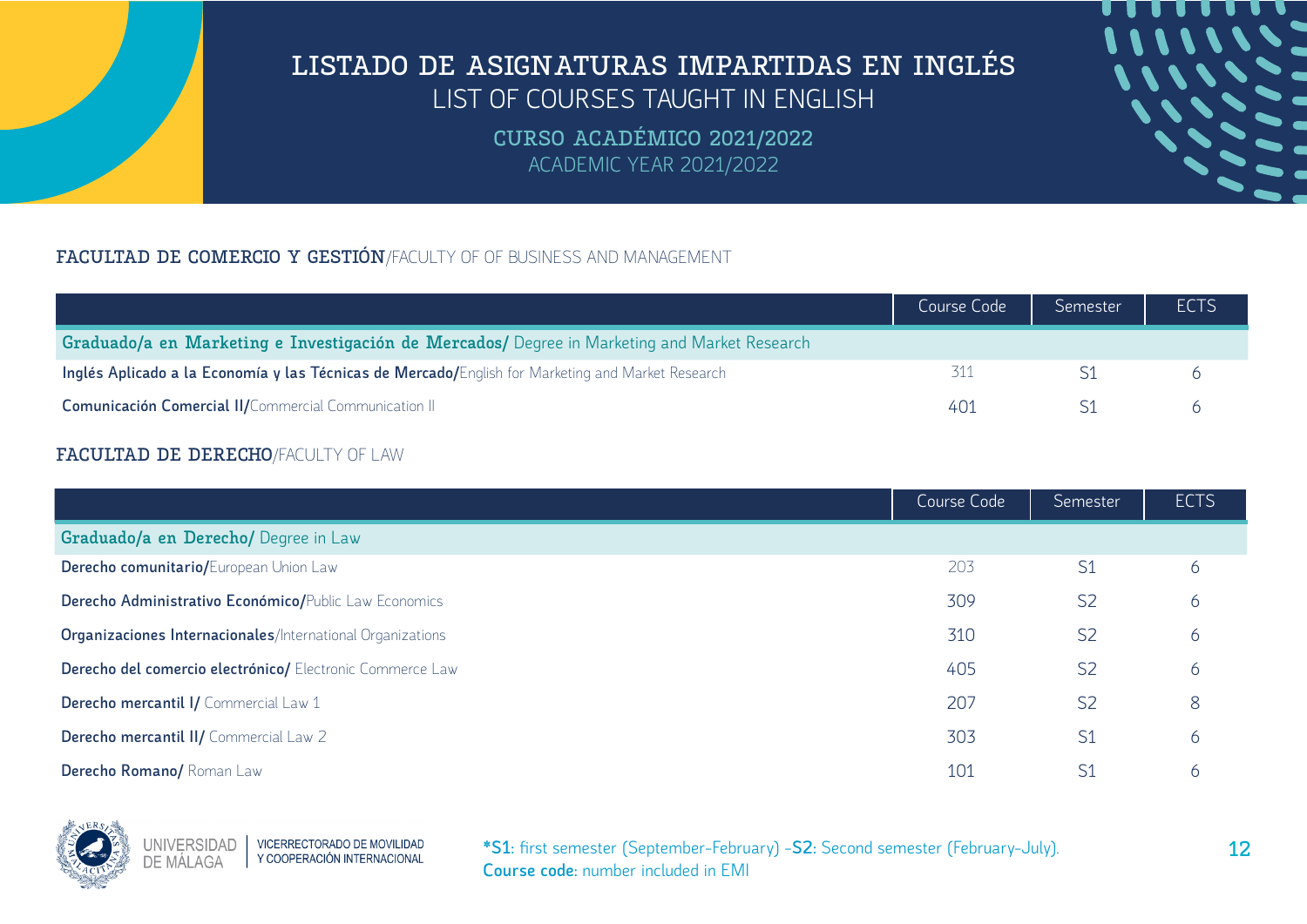**CURSO ACADÉMICO 2021/2022** ACADEMIC YEAR 2021/2022

|                                                                                     | Course Code | Semester       | <b>ECTS</b> |
|-------------------------------------------------------------------------------------|-------------|----------------|-------------|
| Derecho del Trabajo y de la Seguridad Social / Employment Law and Social Security   | 306         | S <sub>2</sub> |             |
| Proceso penal y Derechos Fundamentales/ Criminal Proceedings and Fundamental Rights | 407         | S <sub>2</sub> | $\circ$     |
| Graduado/a en Criminología/ Degree in Law                                           |             |                |             |
| Derecho Penal. Parte General/ Criminal Law                                          | 201         | S <sub>1</sub> |             |
| Socio-Legal English                                                                 | 209         | S1             |             |

#### **FACULTAD DE CIENCIAS DE LA EDUCACIÓN**/FACULTY OF EDUCATION\*\*

|                                                                                                                                                          | Course Code | Semester       | <b>ECTS</b> |
|----------------------------------------------------------------------------------------------------------------------------------------------------------|-------------|----------------|-------------|
| Graduado/a en Educación Primaria/ Degree in Elementary Education                                                                                         |             |                |             |
| Desarrollo de Competencias de Comunicación en la Lengua Extranjera(Inglés)/Communication Competence Development in<br>Foreign Language (English)         | 302         | S <sub>1</sub> |             |
| Desarrollo del Curriculum de Lengua Extranjera en Educación Primaria/Foreign Language Curriculum Development                                             | 303         | S1             | O           |
| Gestión, Planificación y Evaluación en el Aula de Lengua Extranjera (Inglés)/ Management, Planning and Evaluation in<br>Foreign Language class (English) | 313         | S1             | O           |
| Contenidos Curriculares para la Clase de Lengua Extranjera(Inglés)/ Course Contents for Foreign Language Class (English)                                 | 405         | S2             | O           |
| Prácticum III. 2-Inglés (Mención en Lengua Extranjera) / Practicum III. 2-English (Mention in Foreign Language)                                          | 418         | S1             | 12          |
| - Mende Article (1999) - Service Contract (1999) - Service Contract (1999) - Service Contract (1999)                                                     |             |                |             |

**\*\*Attention:** there are more courses taught in English in this faculty that belong to the double degree in primary education+ English studies (see below in the section of the Facultad de Filosofía y Letras

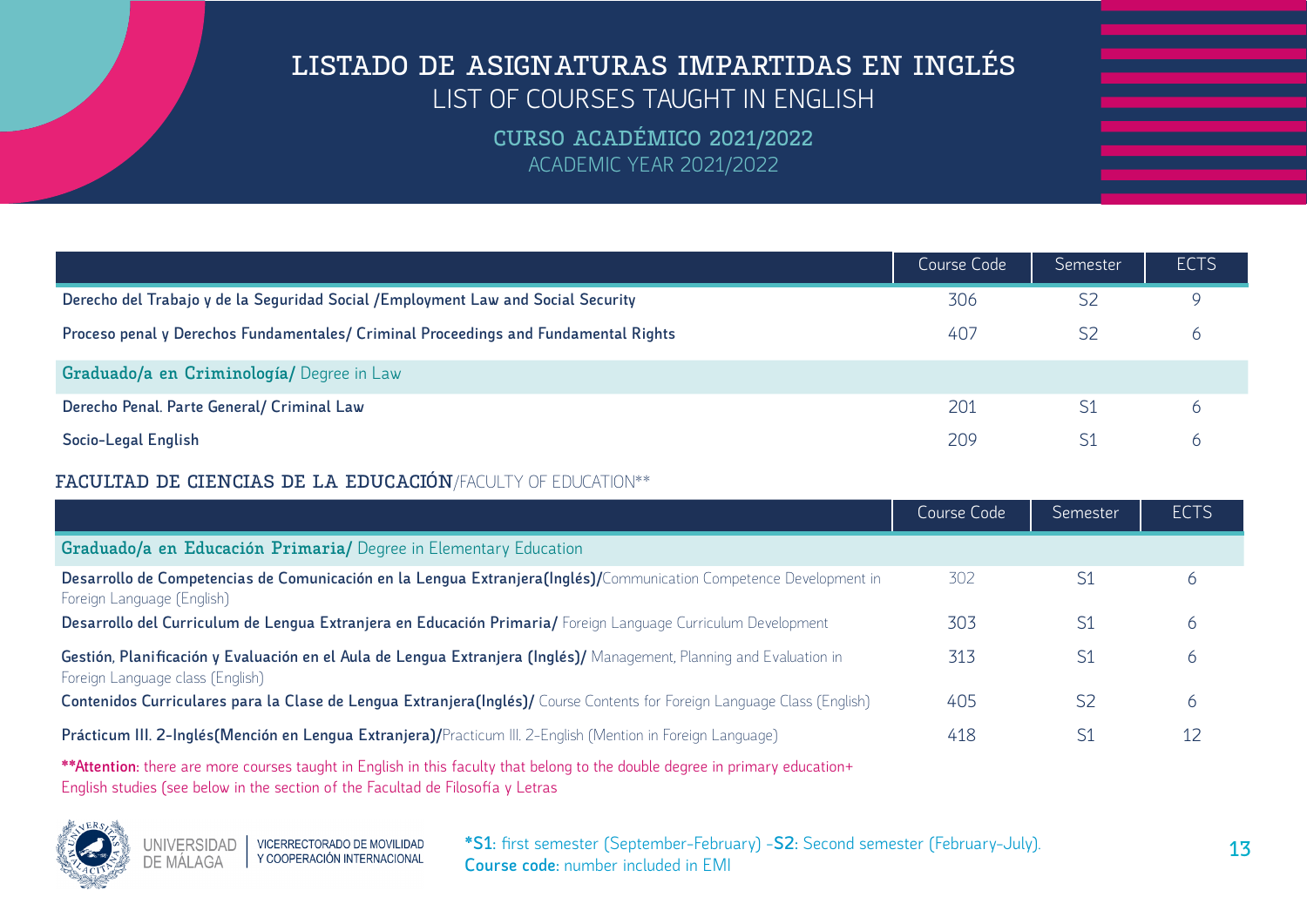**CURSO ACADÉMICO 2021/2022** ACADEMIC YEAR 2021/2022

### **FACULTAD DE FILOSOFÍA Y LETRAS**/FACULTY OF HUMANITIES

|                                                                                                    | Course Code | Semester       | <b>ECTS</b> |
|----------------------------------------------------------------------------------------------------|-------------|----------------|-------------|
| Graduado/a en Estudios ingleses/ Degree in English Studies                                         |             |                |             |
| Inglés Instrumental I/Instrumental English I                                                       | 104         | S <sub>1</sub> | 6           |
| Análisis de Textos Literarios Ingleses/Analysis of English Literary Texts                          | 106         | S <sub>2</sub> | 6           |
| Fonética y Fonología del Inglés/English Phonetics and Phonology                                    | 107         | S <sub>2</sub> | 6           |
| Inglés Instrumental II/Instrumental English II                                                     | 110         | S <sub>2</sub> | 6           |
| Historia y Civilización de las Islas Británicas/History and Civilization of the British Isles      | 201         | S <sub>1</sub> | 6           |
| Inglés Instrumental III/Instrumental English III                                                   | 203         | S <sub>1</sub> | 6           |
| Introducción a las Ciencias Lingüísticas para Anglistas/Introduction to Linguistics for Anglicists | 204         | S <sub>1</sub> | 6           |
| Literatura Inglesa I (Novela)/English Literature I (The Novel)                                     | 205         | S <sub>1</sub> | 6           |
| Historia y Civilización Norteamericana/History and Civilization of North America                   | 206         | S <sub>2</sub> | 6           |
| Inglés Instrumental IV/Instrumental English IV                                                     | 208         | S <sub>2</sub> | 6           |
| Lingüística Inglesa Aplicada/Applied English Linguistics                                           | 209         | S <sub>2</sub> | 6           |
| Literatura Norteamericana I/North American Literature I                                            | 210         | S <sub>2</sub> | 6           |
| Análisis del discurso/Discourse Analysis                                                           | 301         | S <sub>1</sub> | 6           |

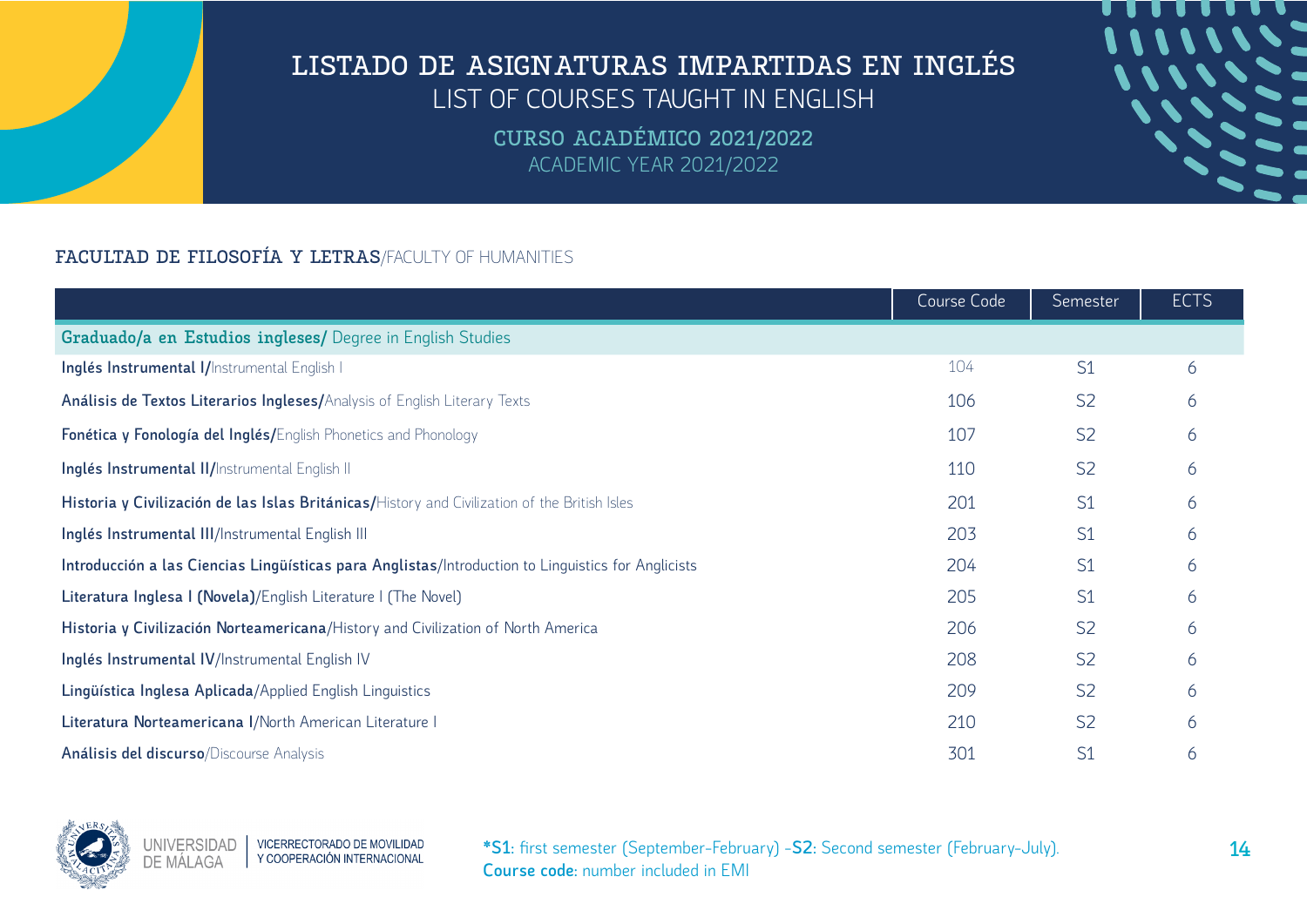**CURSO ACADÉMICO 2021/2022** ACADEMIC YEAR 2021/2022

|                                                                                                             | Course Code | Semester       | <b>ECTS</b> |
|-------------------------------------------------------------------------------------------------------------|-------------|----------------|-------------|
| Civilización anglosajona/Anglo-Saxon Civilization                                                           | 302         | S <sub>1</sub> | 6           |
| Grandes obras de la literatura inglesa/Great Works of English Literature                                    | 303         | S <sub>1</sub> | 6           |
| Historia de la Lengua Inglesa I/History of the English language I                                           | 304         | S <sub>1</sub> | 6           |
| Inglés para fines específicos/English for Specific Purposes                                                 | 305         | S <sub>1</sub> | 6           |
| Lengua Inglesa Avanzada I/Advanced English Language I                                                       | 306         | S <sub>1</sub> | 6           |
| Literatura Inglesa II (Teatro)/English Literature II (Drama)                                                | 307         | S <sub>1</sub> | 6           |
| Adaptaciones de la literatura inglesa a la pantalla/Film Adaptations of English Literary Works              | 308         | S <sub>2</sub> | 6           |
| <b>Corrientes literarias norteamericanas/North American Literary Trends</b>                                 | 309         | S <sub>2</sub> | 6           |
| Estudios léxicos del inglés/English Lexical Studies                                                         | 310         | S <sub>2</sub> | 6           |
| Literatura Norteamericana II/North American literature II                                                   | 311         | S <sub>2</sub> | 6           |
| Literaturas postcoloniales en lengua inglesa/Postcolonial Literatures in English                            | 312         | S <sub>2</sub> | 6           |
| Modelos gramaticales de la lengua inglesa/Grammatical Models of English                                     | 313         | S <sub>2</sub> | 6           |
| Morfosintaxis del Inglés/English Morphosyntax                                                               | 314         | S <sub>2</sub> | 6           |
| Psicolingüística aplicada al estudio de la lengua inglesa/Psycholinguistics Applied to the Study of English | 315         | S <sub>2</sub> | 6           |
| Adquisición y aprendizaje del inglés/English Language Acquisition and Learning                              | 401         | S <sub>1</sub> | 6           |
| Análisis textual contrastivo/Contrastive Analysis                                                           | 402         | S <sub>1</sub> | 6           |
| La pluralidad en la literatura norteamericana/Plurality in North American literature                        | 403         | S <sub>1</sub> | 6           |
| Lengua Inglesa Avanzada II/Advanced English Language II                                                     | 404         | S <sub>1</sub> | 6           |

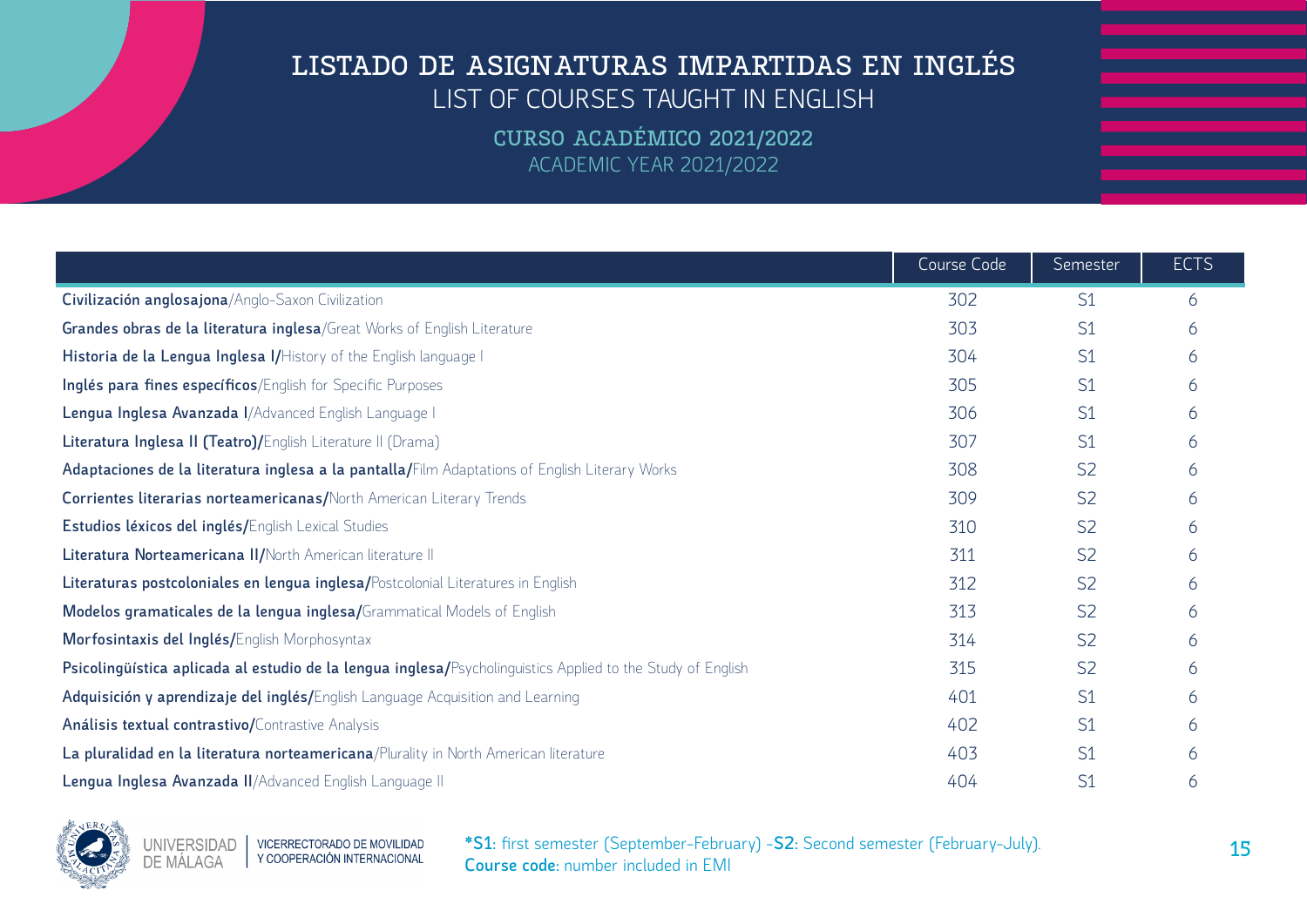**CURSO ACADÉMICO 2021/2022** ACADEMIC YEAR 2021/2022

|                                                                                                                      | Course Code | Semester       | <b>ECTS</b> |
|----------------------------------------------------------------------------------------------------------------------|-------------|----------------|-------------|
| Lingüística informática aplicada al inglés/Computational Linguistics Applied to English Language                     | 405         | S <sub>1</sub> | 6           |
| Literatura Inglesa III (Poesía)/English literature III (Poetry)                                                      | 406         | S <sub>1</sub> | 6           |
| Narrativa inglesa contemporánea/Contemporary British Fiction                                                         | 407         | S <sub>1</sub> | 6           |
| William Shakespeare y el teatro renacentista/William Shakespeare and English Renaissance Theatre                     | 408         | S <sub>1</sub> | 6           |
| Historia de la lengua inglesa II/History of the English language II                                                  | 409         | S <sub>2</sub> | 6           |
| La literatura inglesa en el aula/Teaching English Literature                                                         | 410         | S <sub>2</sub> | 6           |
| Semántica del Inglés/English Semantics                                                                               | 412         | S <sub>2</sub> | 6           |
| Sintaxis contrastiva inglés-español/Contrastive Syntax Spanish-English                                               | 413         | S <sub>2</sub> | h           |
| Teatro norteamericano/North American Theatre                                                                         | 414         | S <sub>2</sub> | 6           |
| Graduado/a en Educación Primaria + Estudios Ingleses / Degree in Elementary Education + English Studies              |             |                |             |
| Asignaturas que se impartirán en la Facultad de Educación:/ Courses that will be taught in the Faculty of Education: |             |                |             |
| Educación en Artes Plásticas y Visuales/Artistic and Visual Education                                                | 105         | S <sub>1</sub> | 6           |
| Historia de la escuela/History of Schooling                                                                          | 101         | S <sub>1</sub> | 6           |
| Sociología de la Educación/ Sociology of Education                                                                   | 103         | S <sub>1</sub> | 6           |
| Didáctica de la Educación Física/Teaching Physical Education                                                         | 210         | S <sub>2</sub> | 6           |
| Desarrollo Curricular de las Artes Plásticas y Visuales / Curriculum Development of Plastic and Visual Arts          | 211         | S <sub>2</sub> | 6           |
| Didáctica de la Geometría                                                                                            | 305         | S <sub>2</sub> | 6           |
| Educación para la Ciudadanía y los Derechos Humanos                                                                  | 302         | S <sub>1</sub> | 6           |



**UNIVERSIDAD** VICERRECTORADO DE MOVILIDAD Y COOPERACIÓN INTERNACIONAL DE MÁI AGA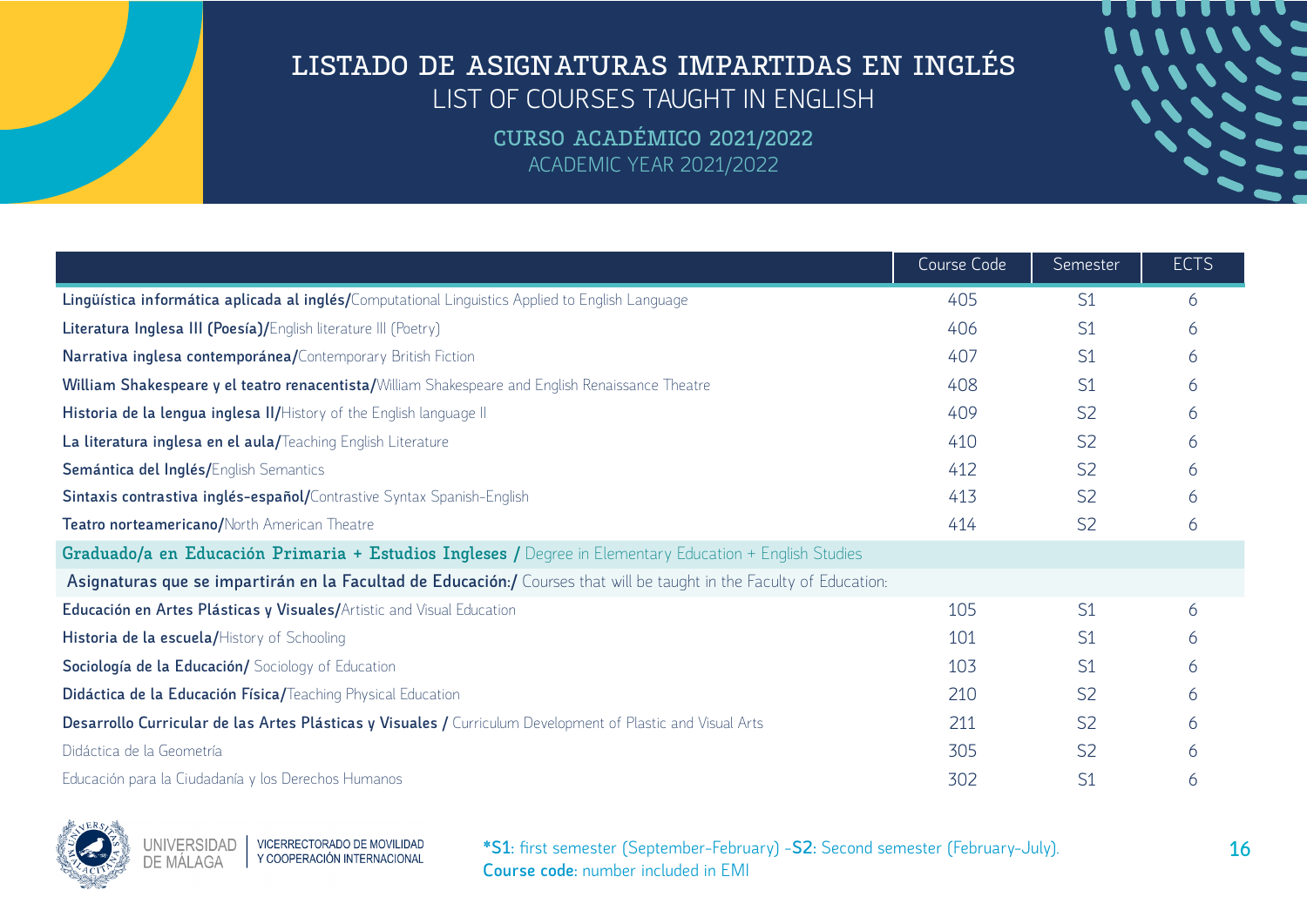**CURSO ACADÉMICO 2021/2022** ACADEMIC YEAR 2021/2022

|                                                                                                                                   | Course Code | Semester       | <b>ECTS</b> |
|-----------------------------------------------------------------------------------------------------------------------------------|-------------|----------------|-------------|
| Didáctica de las Ciencias Sociales                                                                                                | 306         | S <sub>2</sub> | 8           |
| Desarrollo del curriculum de lengua extranjera en educación primaria (Inglés)                                                     | 312         | S1             | 6           |
| Desarrollo de competencias de comunicación en la lengua extranjera (Inglés)                                                       | 311         | S <sub>1</sub> | 6           |
| Gestión, Planificación y Evaluación en el Aula de Lengua Extranjera (Inglés)                                                      | 313         | S1             | 6           |
| Asignaturas que se impartirán en la Facultad de Filosofía y Letras:/ Courses that will be taught in the Faculty of<br>Humanities: |             |                |             |
| Inglés Instrumental I                                                                                                             | 106         | S <sub>1</sub> | 6           |
| Literatura Inglesa I (Novela)                                                                                                     | 304         | S <sub>1</sub> | 6           |
| Literatura Norteamericana I                                                                                                       | 310         | S <sub>2</sub> | 6           |
| Fonética y Fonología del Inglés                                                                                                   | 309         | S <sub>2</sub> | 6           |
| Inglés Instrumental III / Instrumental English III                                                                                | 207         | S1             | 6           |
| Inglés Instrumental IV / Instrumental English IV                                                                                  | 215         | S <sub>2</sub> | 6           |
| Análisis de Textos Literarios Ingleses / Analysis of English Literature                                                           | 115         | S <sub>2</sub> | 6           |
| Inglés Instrumental II/ Instrumental English II                                                                                   | 112         | S <sub>2</sub> | 6           |
| Graduado/a en Filología Clásica / Degree in Classical Philology                                                                   |             |                |             |
| Idioma Moderno I (Inglés)/Modern Language I (English)                                                                             | 112         | S1             | 6           |
| Idioma Moderno II (Inglés)/Modern Language II (English)                                                                           | 116         | S <sub>2</sub> | h           |
| Idioma Moderno III (Inglés)/Modern Language III (English)                                                                         | 212         | S1             | 6           |

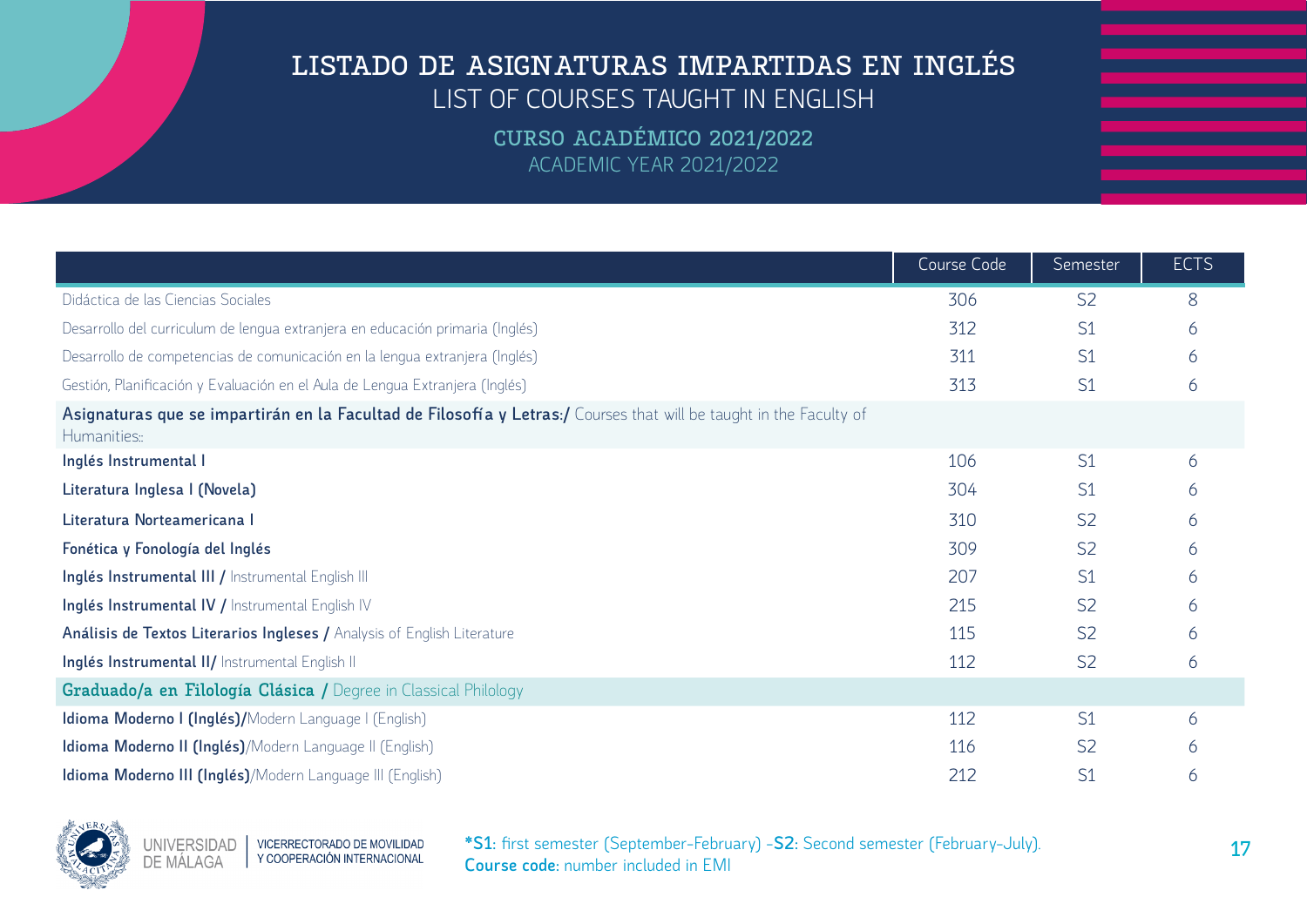**CURSO ACADÉMICO 2021/2022** ACADEMIC YEAR 2021/2022

|                                                                                                                                                                   | Course Code | Semester       | <b>ECTS</b> |
|-------------------------------------------------------------------------------------------------------------------------------------------------------------------|-------------|----------------|-------------|
| Idioma Moderno IV (Inglés)/Modern Language IV (English)                                                                                                           | 216         | S <sub>2</sub> | 6           |
| Graduado/a en Filología Hispánica/ Degree in Hispanic Philology                                                                                                   |             |                |             |
| Idioma Moderno I (Inglés)/Modern Language I (English)                                                                                                             | 104         | S <sub>1</sub> | 6           |
| Idioma Moderno II (Inglés)/Modern Language II (English)                                                                                                           | 113         | S <sub>2</sub> | 6           |
| Idioma Moderno III (Inglés)/Modern Language III (English)                                                                                                         | 205         | S <sub>1</sub> | 6           |
| Idioma Moderno IV (Inglés)/Modern Language IV (English)                                                                                                           | 213         | S <sub>2</sub> | 6           |
| Graduado/a en Traducción e Interpretación/ Degree in Translation and Interpreting                                                                                 |             |                |             |
| Graduado/a en Filosofía/ Degree in Philosophy                                                                                                                     |             |                |             |
| Lengua y cultura "B" aplicadas a la Traducción e Interpretación (I) – Inglés / Language and Culture "B" applied to Translation<br>and Interpreting (I) - English  | 103         | S <sub>1</sub> | 9           |
| Lengua y cultura "C" aplicadas a la Traducción e Interpretación (I) – Inglés Language and Culture "C" applied to Translation<br>and Interpreting (I)- English     | 107         | S <sub>1</sub> | 9           |
| Lengua y cultura "B" aplicadas a la Traducción e Interpretación (II) – Inglés Language and Culture "B" applied to Translation<br>and Interpreting (II)- English   | 113         | S <sub>2</sub> | 9           |
| Lengua y cultura "C" aplicadas a la Traducción e Interpretación (II) – Inglés Language and Culture "C" applied to Translation<br>and Interpreting (II)- English   | 117         | S <sub>2</sub> | 9           |
| Lengua y cultura "B" aplicadas a la Traducción e Interpretación (III) – Inglés Language and Culture "B" applied to Translation<br>and Interpreting (III)- English | 204         | S <sub>1</sub> | 6           |
| Lengua y cultura "C" aplicadas a la Traducción e Interpretación (III) – Inglés Language and Culture "C" applied to Translation<br>and Interpreting (III)- English | 208         | S <sub>1</sub> | 6           |

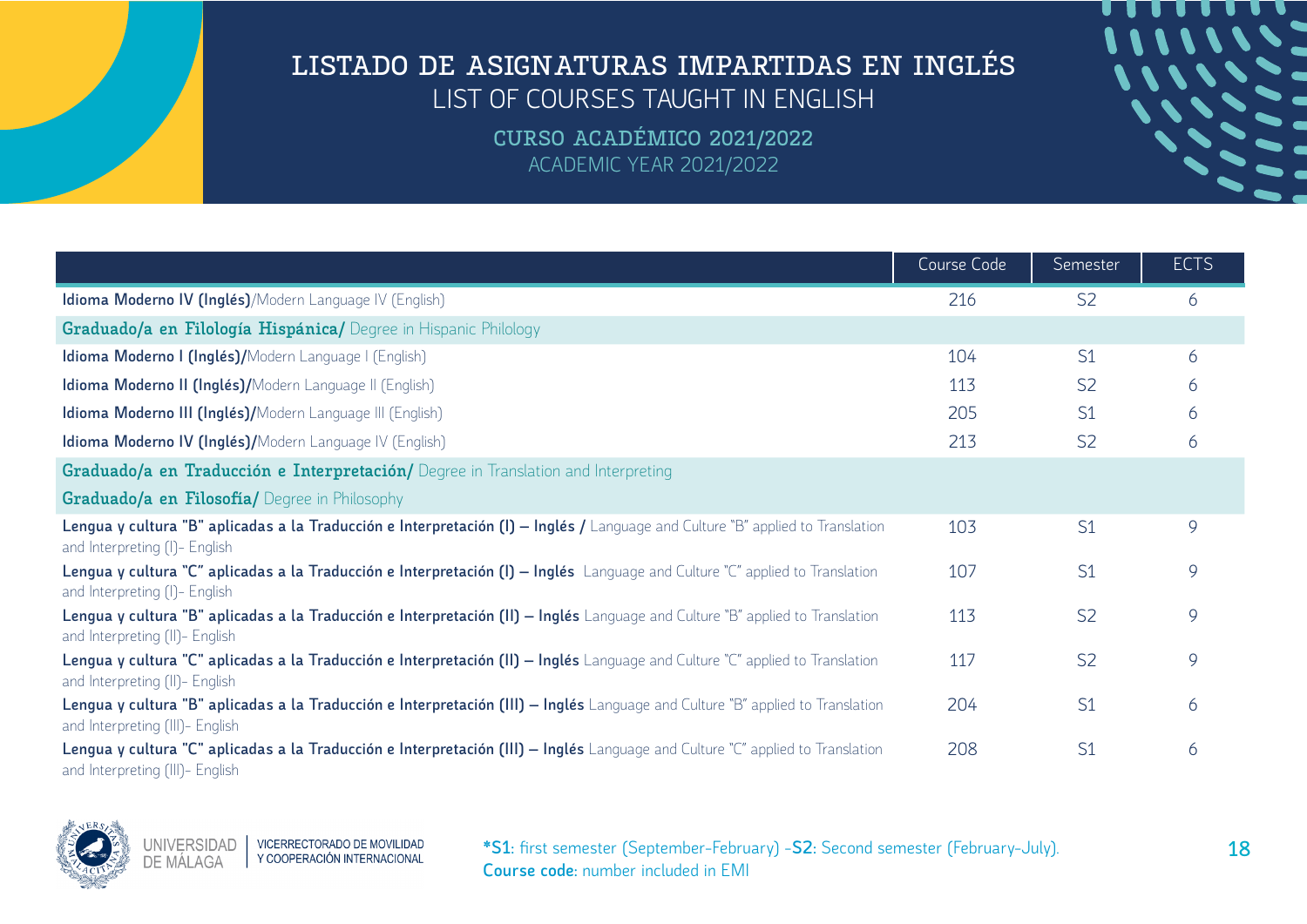|                                                                                                                                                                             | Course Code | Semester       | <b>ECTS</b> |
|-----------------------------------------------------------------------------------------------------------------------------------------------------------------------------|-------------|----------------|-------------|
| Traducción General "BA-AB" (I) - Inglés-Español / Español-Inglés General Translation "BA-AB" (I)- English-Spanish /<br>Spanish-English                                      | 212         | S <sub>1</sub> | 6           |
| Lengua y cultura "B" aplicadas a la Traducción e Interpretación (IV) – Inglés Language and Culture "B" applied to Translation<br>and Interpreting (IV)- English             | 216         | S <sub>2</sub> | 6           |
| Lengua y cultura "C" aplicadas a la Traducción e Interpretación (IV) – Inglés Language and Culture "C" applied to Translation<br>and Interpreting (IV)- English             | 220         | S <sub>2</sub> | 6           |
| Traducción General "BA-AB" (II) - Inglés-Español / Español-Inglés General Translation "BA-AB" (II)- English-Spanish /<br>Spanish-English                                    | 224         | S <sub>2</sub> | 6           |
| Interpretación bilateral "BA-AB" - Inglés-Español / Español-Inglés Bilateral Interpretation "BA-AB" - English-Spanish /<br>Spanish-English                                  | 302         | S <sub>1</sub> | 6           |
| Traducción humanística "BA-AB" (I) - Inglés - Español / Español - Inglés /Humanistic Translation "BA-AB" (I) - English -<br>Spanish / Spanish- English                      | 312         | S <sub>1</sub> | 6           |
| Interpretación consecutiva "BA-AB" - Inglés - Español / Español - Inglés Consecutive Interpretation "BA-AB" - English-<br>Spanish / Spanish-English                         | 314         | S <sub>2</sub> | 6           |
| Traducción General "CA-AC" (II) - Inglés - Español / Español - Inglés General Translation "CA-AC" (II)- English-Spanish /<br>Spanish-English                                | 320         | S <sub>2</sub> | 6           |
| Traducción Audiovisual "BA-AB" (I) - Inglés-Español / Español-Inglés/Audiovisual Translation "BA-AB" (I) – English-<br>Spanish / Spanish-English                            | 323         | S <sub>2</sub> | 6           |
| Traducción jurídica y socioeconómica "BA-AB" (I) - Inglés- Español / Español- Inglés Legal and Socio-economic<br>Translation"BA-AB" (I) - English-Spanish / Spanish-English | 326         | S <sub>2</sub> | 6           |
| <b>Democratic Theory and Civic Ethics</b>                                                                                                                                   | 403         | S1             | 6           |

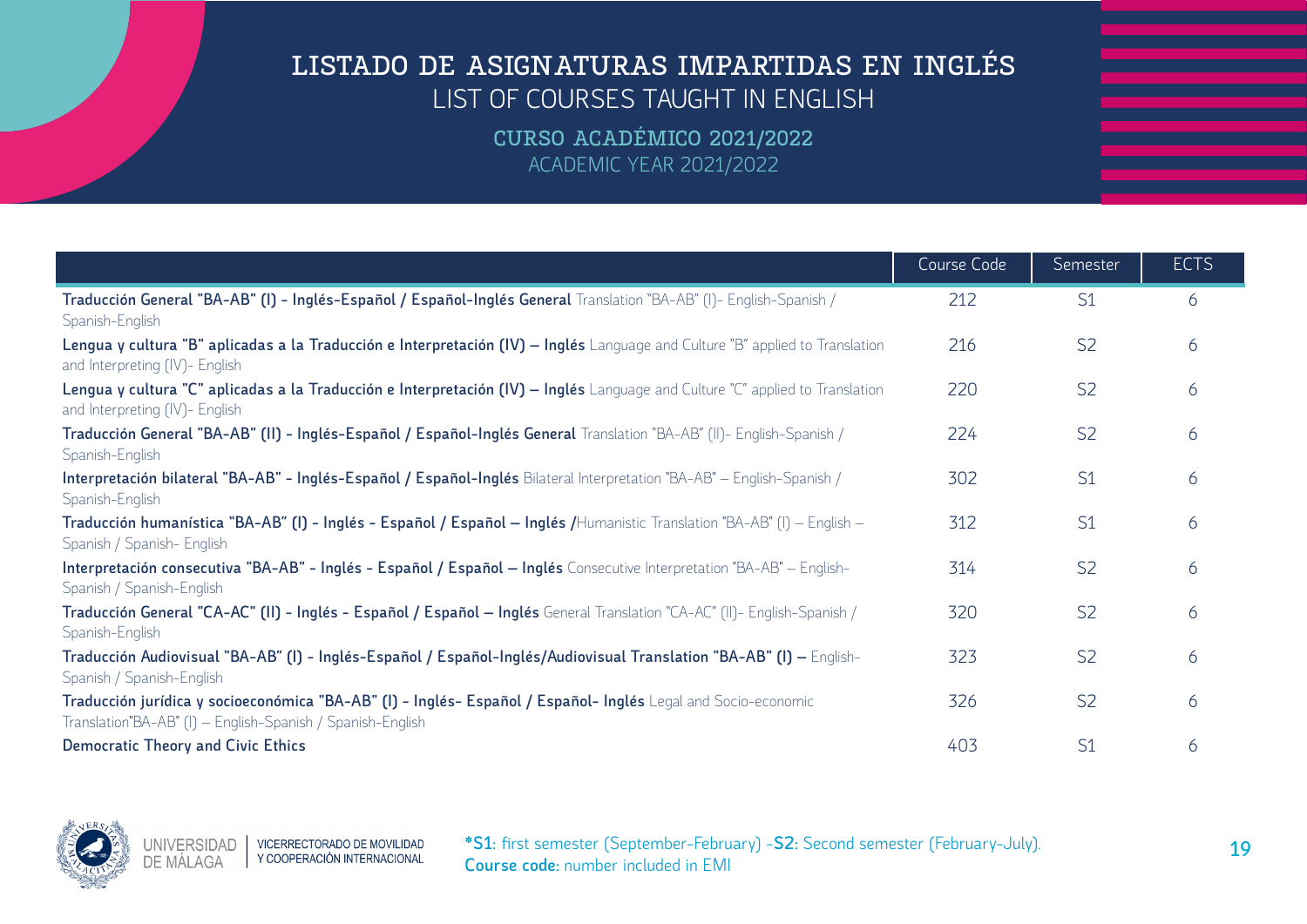| TITTITITI |  |
|-----------|--|
| 1111112   |  |
|           |  |
|           |  |
|           |  |
|           |  |
|           |  |
|           |  |

|                                                                                                                                                                                   | Course Code | Semester       | <b>ECTS</b> |
|-----------------------------------------------------------------------------------------------------------------------------------------------------------------------------------|-------------|----------------|-------------|
| Lengua y cultura "C2" aplicadas a la Traducción e Interpretación (I) – Inglés Language and Culture "C2" applied to<br>Translation and Interpreting (I)- English                   | 413         | S <sub>1</sub> | 9           |
| Traducción humanística "BA-AB" (II) - Inglés - Español / Español - Inglés Humanistic Translation "BA-AB" (II) - English -<br>Spanish / Spanish- English                           | 425         | S <sub>1</sub> | 6           |
| Traducción jurídica y socioeconómica "BA-AB" (II) - Inglés - Español / Español - Inglés/ Legal and Socio-economic<br>Translation"BA-AB" (II) - English-Spanish / Spanish-English  | 428         | S <sub>1</sub> | 6           |
| Interpretación simultánea "BA-AB" (II) - Inglés - Español / Español - Inglés Simultaneous Interpretation "BA-AB" (II) -<br>English-Spanish / Spanish-English                      | 430         | S <sub>2</sub> | 9           |
| Lengua y cultura "C2" aplicadas a la Traducción e Interpretación (II) – Inglés Language and Culture "C2" applied to<br>Translation and Interpreting (II)- English                 | 435         | S <sub>2</sub> | 9           |
| Traducción científico-técnica "BA-AB" (III) - Inglés - Español / Español – Inglés Scientific and Technical Translation "BA-AB"<br>(III) - English-Spanish / Spanish-English       | 441         | S <sub>2</sub> | 6           |
| Traducción jurídica y socioeconómica "BA-AB" (III) - Inglés - Español / Español - Inglés Legal and Socio-economic<br>Translation"BA-AB" (III) - English-Spanish / Spanish-English | 451         | S <sub>2</sub> | 6           |
| Traducción Audiovisual "BA-AB" (II) - Inglés - Español / Español - Inglés Audiovisual Translation "BA-AB" (II) - English-<br>Spanish / Spanish-English                            | 454         | S <sub>2</sub> | 6           |